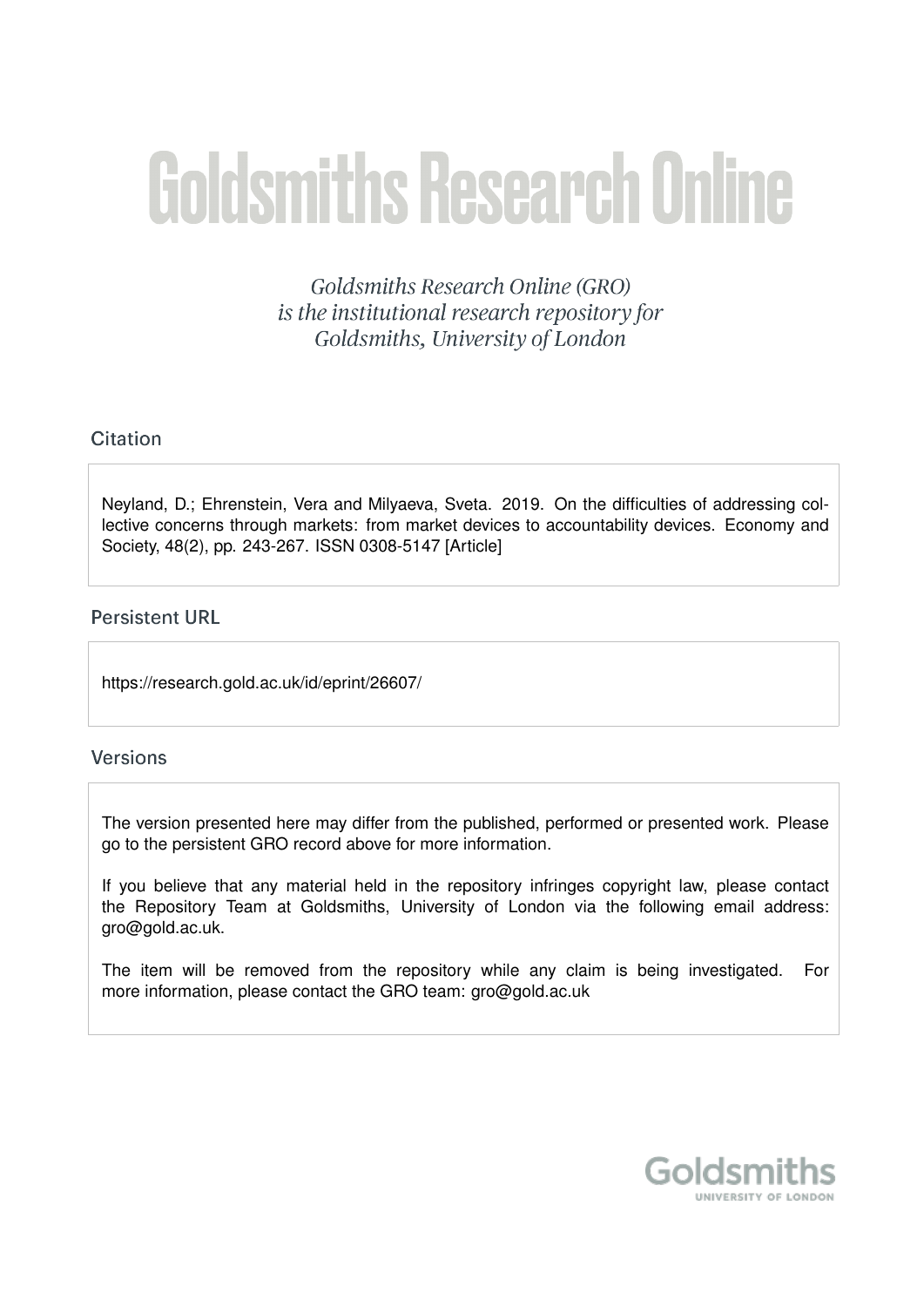# **On the Difficulties of Addressing Collective Concerns through Markets: From Market Devices to Accountability Devices**

#### **Authors**

Corresponding Author: Daniel Neyland Sociology Department, Goldsmiths, University of London, New Cross, London. SE14 6NW [d.neyland@gold.ac.uk](mailto:d.neyland@gold.ac.uk)

Vera Ehrenstein Goldsmiths [v.ehrenstein@gold.ac.uk](mailto:v.ehrenstein@gold.ac.uk)

Sveta Milyaeva Bristol University [sveta.milyaeva@bristol.ac.uk](mailto:sveta.milyaeva@bristol.ac.uk)

This work was supported by the European Research Council under grant no: 313173.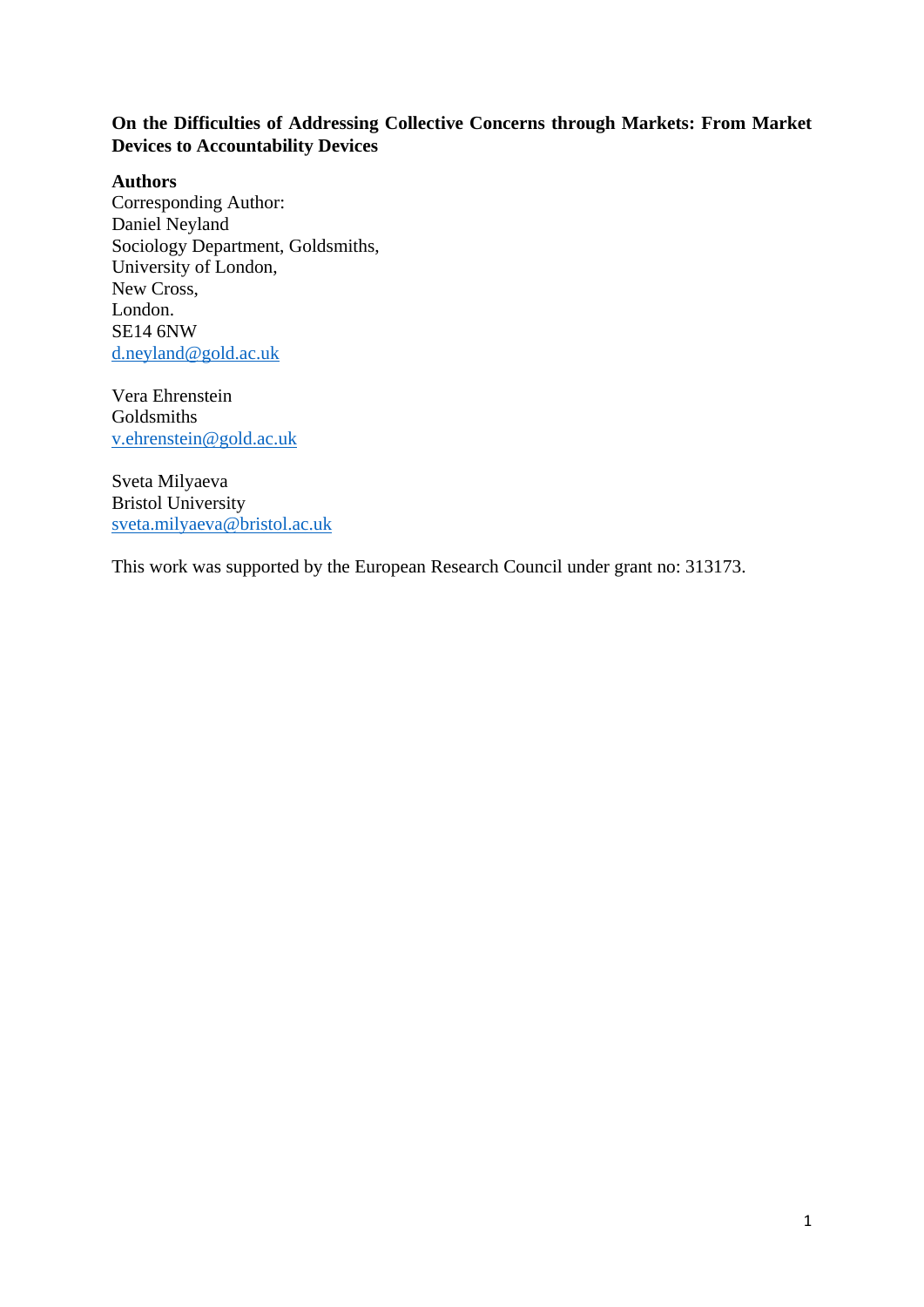## **Keywords**

Science and Technology Studies, Market-Based Interventions, Social Impact Bonds, Electronic Waste, Accountability Devices.

## **Abstract** (125 words)

In recent years market-based interventions have been positioned as the basis for addressing what the editors of this special issue have termed 'collective concerns' in fields as diverse as healthcare, the environment and crime. This paper considers the terms of such interventions and the market-like relations these terms pre-suppose. It does so through a comparison of two interventions: a market-based scheme to address concerns regarding electronic waste and a Social Impact Bond for children at-risk of going into care. Ideas from Science and Technology Studies are drawn on to explore the composition of market-based interventions, the terms established through accountability devices which decide on who and what gets to participate and the consequences that follow.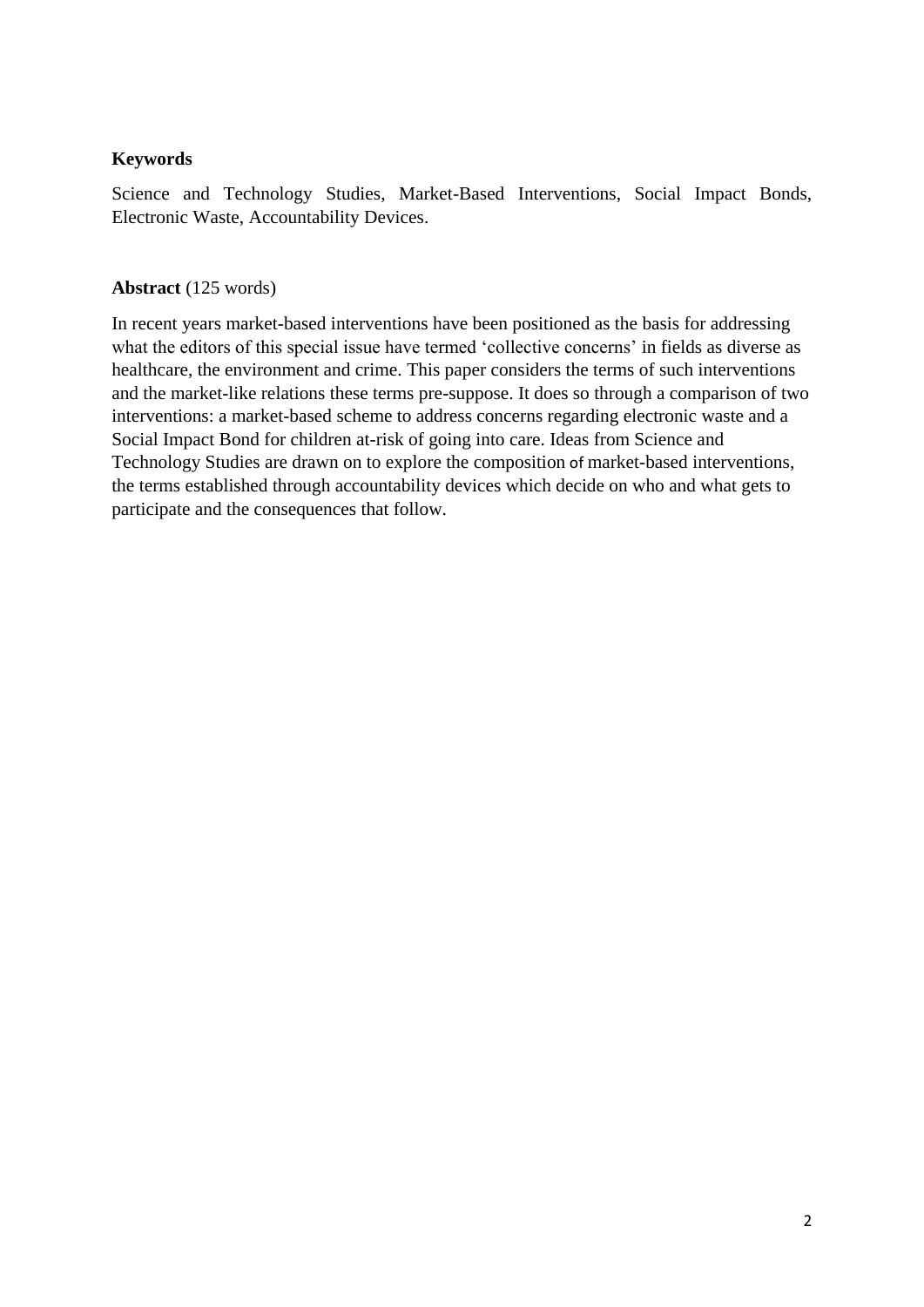#### **Introduction**

In recent years market-based interventions have been positioned as the basis for addressing what the editors of this special issue have termed 'collective concerns' in fields as diverse as healthcare, the environment and crime. Such interventions have included privatisation, outsourcing and funding arrangements which emphasise notions of competition.<sup>1</sup> In these interventions the market is presented as a basis for efficiently and effectively selling or allocating scarce, mostly public, resources. <sup>2</sup> This has inspired a range of critiques from scholars of neoliberalism regarding such matters as the marketization of the state (see for example, Peck, 2010; Brown, 2015). However, Mirowski (2013) sounds a note of caution about buying too swiftly into terms such as the market. He suggests: '…there is no such thing as 'the market' as monolithic entity, and in any case, it does not come equipped with supernatural powers of truth production.' (101). In engaging with market-based interventions, we might then need to consider the specific feature of market activity around which such interventions are organised. To take two initial examples, although research assessment in UK Universities through the Research Excellence Framework (REF) and environmental legislation developed in the EU's Emissions Trading System (ETS) are both critiqued as examples of marketization, $3$  the former is organised around notions of competition and the latter around notions of trade and exchange. To make sense of market-based interventions into collective concerns like these, we will need to engage with the terms of each intervention and the market-like relations around such matters as competition or trade and exchange that these terms pre-suppose.

Going further, if we are to move away as Mirowski suggests from the notion that 'the market' straightforwardly produces its own truth, we might also need to investigate the means by which interventions achieve their effects. Mitchell's (2002) work is useful here for suggesting that market phenomena come 'into being not by disembedding market relations from a larger social ground that previously contained them, but by embedding certain …practices of calculation, description and enumeration in new forms of intellectual, calculating, regulatory, and governmental practice,' (118). This suggests we might need to make sense of very specific phenomena to understand market-based interventions into collective concerns. In our initial examples, we would need to study the rankings and metrics used by interventions like the REF to bring about competition or the issuing of allowances to enable trade and exchange in the ETS, plus the forms of calculation, regulation and monitoring these interventions appear to require to achieve their effects.

One means to engage with these matters has been provided by Science and Technology Studies (STS) work on market devices. Here, the history of provocations produced through Actor-Network Theory are drawn on to consider markets as heterogeneous assemblages (see for example, Callon, 1998; MacKenzie, Muniesa and Siu, 2007; Callon, Millo and Muniesa, 2007) through which participants including people, objects, and resources are disentangled

<sup>&</sup>lt;sup>1</sup> For example in public sector purchasing of private sector services: see:

[http://www.oft.gov.uk/shared\\_oft/reports/comp\\_policy/OFT1314.pdf](http://www.oft.gov.uk/shared_oft/reports/comp_policy/OFT1314.pdf) 

<sup>&</sup>lt;sup>2</sup> For example on resource allocation in the UK National Health Service, see:

<http://www.kingsfund.org.uk/publications/improving-allocation-health-resources-england>

<sup>&</sup>lt;sup>3</sup> For a discussion of the ETS and marketization, see Kama (2014) and for the REF, see Chubb and Watermeyer (2016)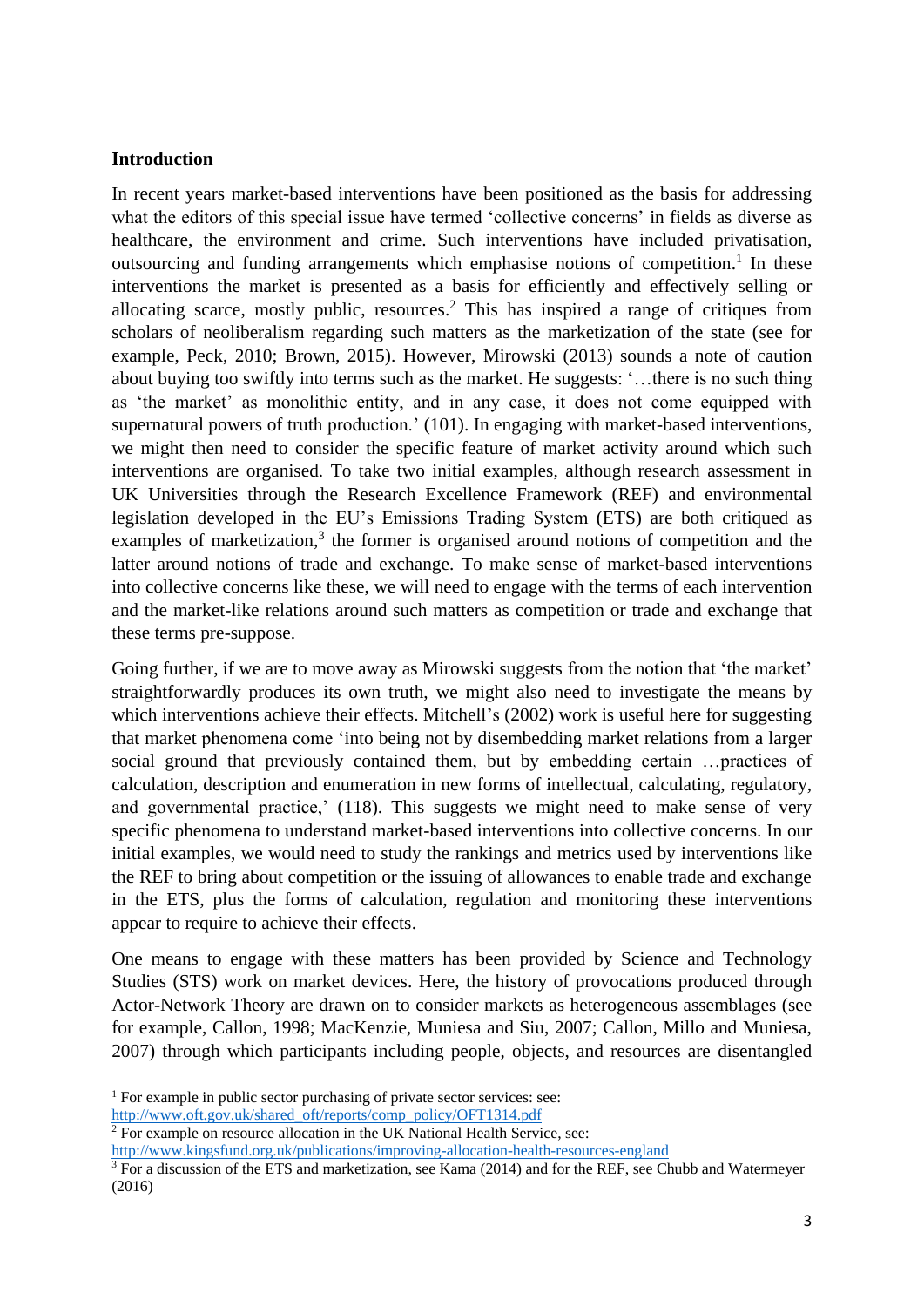from pre-existing relations and then qualified and re-entangled into market relations. According to the work of Muniesa et al (2007) and Callon and Muniesa (2007), devices play a role in disentangling and re-entangling participants in new economic relations by first creating spaces of calculation into which participants move. For example, people, goods or activities might be arranged in a contract, an accounting spreadsheet, or in a price list. Second, a specific distribution of agency would be established to order the participants in the new space. In this way, who and what gets to set or negotiate prices, for example, would be an important feature of the distribution of agency prompted by the calculative space. Third, the rules that underpin calculated exchanges and generate market outputs would be set. This is important, these authors suggest, for recognising that market devices are involved in doing things. They are not abstract entities, but devices involved in articulating material transformations and enacting what it is to be economic.

For market-based interventions into collective concerns, this might include studying, for example, the ETS and its issuance of allowances as a device for entangling manufacturing plants and their emissions into a calculative space where emissions are made recordable and ordered, distributing agency for who and what can act and producing a system of trade and exchange (for some reflection on this, see for example, Callon, 2009; MacKenzie, 2009). In this way, market devices involve more than just disentangling and re-entangling, they are also key to setting the terms of economic relations such as who and what participates with who and what in, for example, setting a price (Callon, 1998; Cochoy, 2010). For collective concerns, this would mean studying not only the entangling of participants. It would also require study of the ways in which the REF, for example, creates both a calculable space for scoring and ranking academic research in the UK and a distribution of agency, establishing who and what is scored, and who and what does the scoring in order to create and provide an evidential basis for distributing government research funds. The market devices of the ETS and REF could thus be considered for the ways they entangle participants in new relations and set economic terms for those participants, giving effect to a form of trade and exchange in the ETS and a form of competition in the REF.

This usefully draws our attention to the possibility of treating market-based interventions as made up from a broad range of different participants, with a central, co-ordinating role played by devices. Yet perhaps we might need to sound a second note of caution. In market-based interventions into collective concerns, much is at stake alongside financial or economic matters. As Callon suggests: "Political and moral reflection is at the heart of markets and not pushed out to their fringes," (2015: 18). With regard to collective concerns, interventions are often said to be required immediately<sup>4</sup> and the population targeted by these interventions often includes the most vulnerable members of society, for example children<sup>5</sup>, homeless people<sup>6</sup> or recently released prisoners<sup>7</sup>. Furthermore, these market-based interventions are part of democratic politics, with advocates supporting their introduction and opponents swift

- <sup>5</sup> See[: https://data.gov.uk/sib\\_knowledge\\_box/essex-county-council-children-risk-going-care](https://data.gov.uk/sib_knowledge_box/essex-county-council-children-risk-going-care)
- <sup>6</sup> See[: https://data.gov.uk/sib\\_knowledge\\_box/greater-london-authority-homeless-people](https://data.gov.uk/sib_knowledge_box/greater-london-authority-homeless-people)

<sup>1</sup> <sup>4</sup> For example, environmental campaigners in the build up to the Paris summit on climate change called for effective and immediate interventions, see: [http://www.green-alliance.org.uk/resources/Paris%202015](http://www.green-alliance.org.uk/resources/Paris%202015-getting%20a%20global%20agreement%20on%20climate%20change.pdf) [getting%20a%20global%20agreement%20on%20climate%20change.pdf](http://www.green-alliance.org.uk/resources/Paris%202015-getting%20a%20global%20agreement%20on%20climate%20change.pdf)

<sup>7</sup> See[: https://data.gov.uk/sib\\_knowledge\\_box/new-york-state-reducing-reoffending](https://data.gov.uk/sib_knowledge_box/new-york-state-reducing-reoffending)

And its apparent failure: [http://www.bondbuyer.com/news/regionalnews/ny-city-officials-social-impact-bond](http://www.bondbuyer.com/news/regionalnews/ny-city-officials-social-impact-bond-big-plus-1077971-1.html)[big-plus-1077971-1.html](http://www.bondbuyer.com/news/regionalnews/ny-city-officials-social-impact-bond-big-plus-1077971-1.html)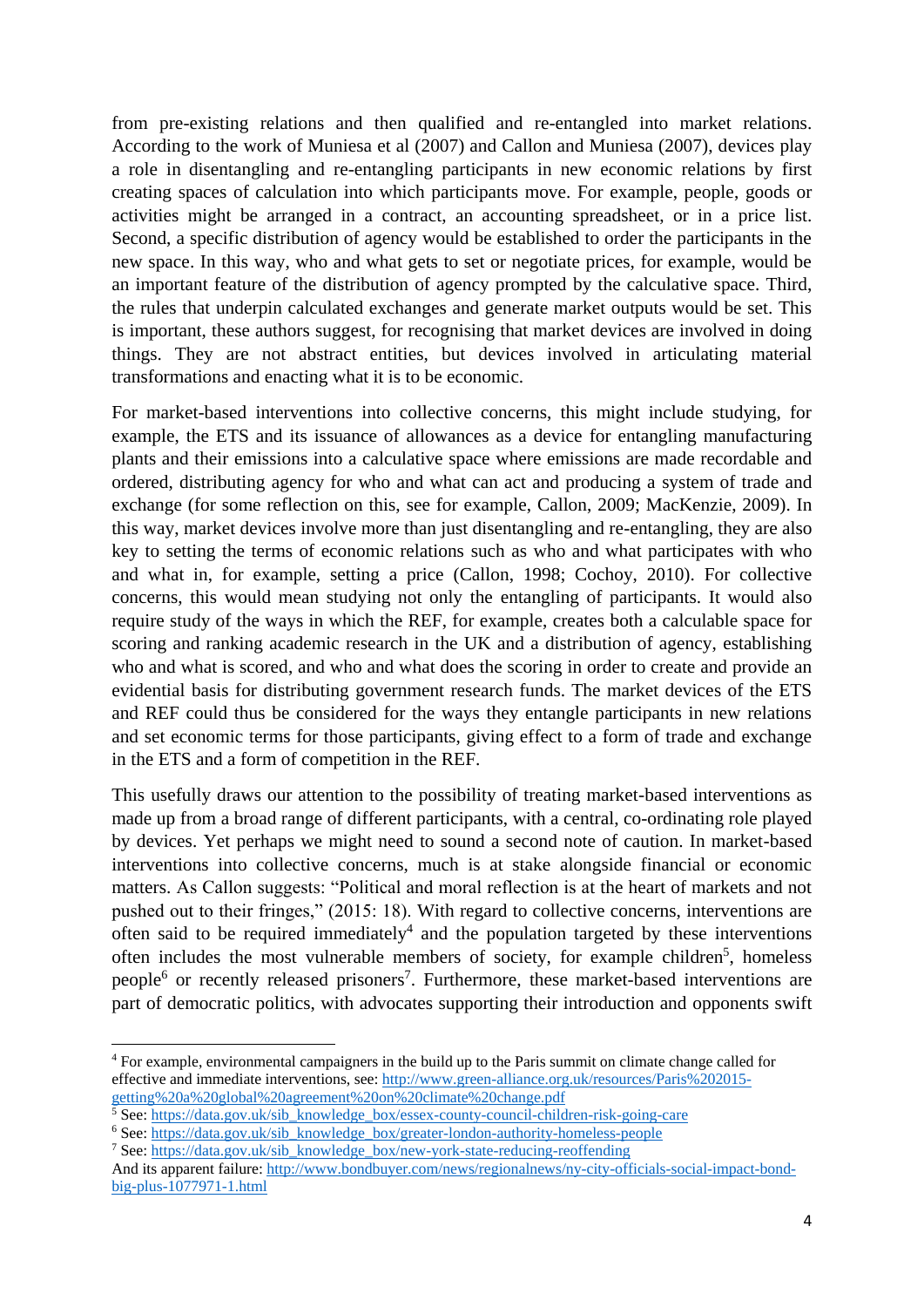to point out the apparent problems they introduce. For example, firms are said to fail in delivering outsourced contracts<sup>8</sup> and services delivered by private sector firms are said to cost more than the public sector services they replaced and are worse.<sup>9</sup> The terms of the marketbased intervention into a collective concern also anticipate and attempt to establish expectations regarding participants' future role in the intervention. For example, making Universities aware of the scoring basis of the REF and the eventual distribution of government research funds tied to this scoring, is a way to anticipate and entangle participants into a specific form of competition, one which steers the activities of academics and University managers (Strathern, 2002). The terms of market-based interventions do not just require investigation of their economic or market rationale. These are interventions into collective concerns and so the market devices involved need to be understood also in relation to matters of urgency, vulnerability, political antagonism and expectation. In short, we need to understand the normative effects that market-based interventions anticipate and those they produce. Our suggestion will be that the economic terms and the normative terms of intervention are inseparable.

One option for analysing these terms is to build on the suggestion of Mitchell (2002) to investigate the regulatory and calculative devices at the centre of market-based interventions. We can draw here on work on counting, accounting and accountability which suggests that devices of intervention help set in place expectations regarding the production, mobilising, prioritising and constraining of resources (Law, 1994; 1996). For Munro (1996; 2001; 2004; Author 1 ref) these counting and accounting devices establish a kind of prefigured normativity. That is, they help to establish in advance expectations regarding the normative terms on which participants will be assessed and the types of responses that will be permitted by establishing who and what ought to be responsible and accountable for who and what.<sup>10</sup> Hence forms of calculation in market-based interventions could be considered as much accountability devices as they are market devices. In this sense a market-based intervention such as the ETS based on a trading scheme might provide one set of terms for intervening in a collective concern achieved through a particular accountability device, providing one form of prefigured normativity that might stand in contrast to another type of market-based intervention such as the REF based on competitive ranking and the distribution of scarce resources. Explicating the precise terms and accountability devices through which an intervention can be recognised as market-based is thus an important step toward making sense of how the consequences of these interventions into collective concerns are brought about. Accountability devices, we suggest, by setting in place who and what is responsible for who and what, the obligations they hold, to be held to account through what means, are important because they give precise form to collective concerns and the commitments that need to be discharged for their resolution.

<sup>8</sup> For 9 examples, see: [http://www.newstatesman.com/uk-politics/2013/08/nine-spectacular-council-outsourcing](http://www.newstatesman.com/uk-politics/2013/08/nine-spectacular-council-outsourcing-failures)[failures](http://www.newstatesman.com/uk-politics/2013/08/nine-spectacular-council-outsourcing-failures)

 $\frac{9}{9}$  See for example G4S and the delivery of Olympic security:

[http://www.telegraph.co.uk/finance/newsbysector/supportservices/10070425/Timeline-how-G4Ss-bungled-](http://www.telegraph.co.uk/finance/newsbysector/supportservices/10070425/Timeline-how-G4Ss-bungled-Olympics-security-contract-unfolded.html)[Olympics-security-contract-unfolded.html](http://www.telegraph.co.uk/finance/newsbysector/supportservices/10070425/Timeline-how-G4Ss-bungled-Olympics-security-contract-unfolded.html)

 $10$  The accountability device can take some inspiration from other work on audit and new public management (see for example, Power, 1999). The distinction here is to also make sense of the terms of economic and normative engagements through which the nature of participants in interventions are established and the consequences that follow. We can also find other recent work that draws on these STS ideas to explore collective concerns (such as Laurent, 2015; Geiger, et al, 2014). The distinct focus that we offer in this paper is on the economic and normative terms of accountability devices.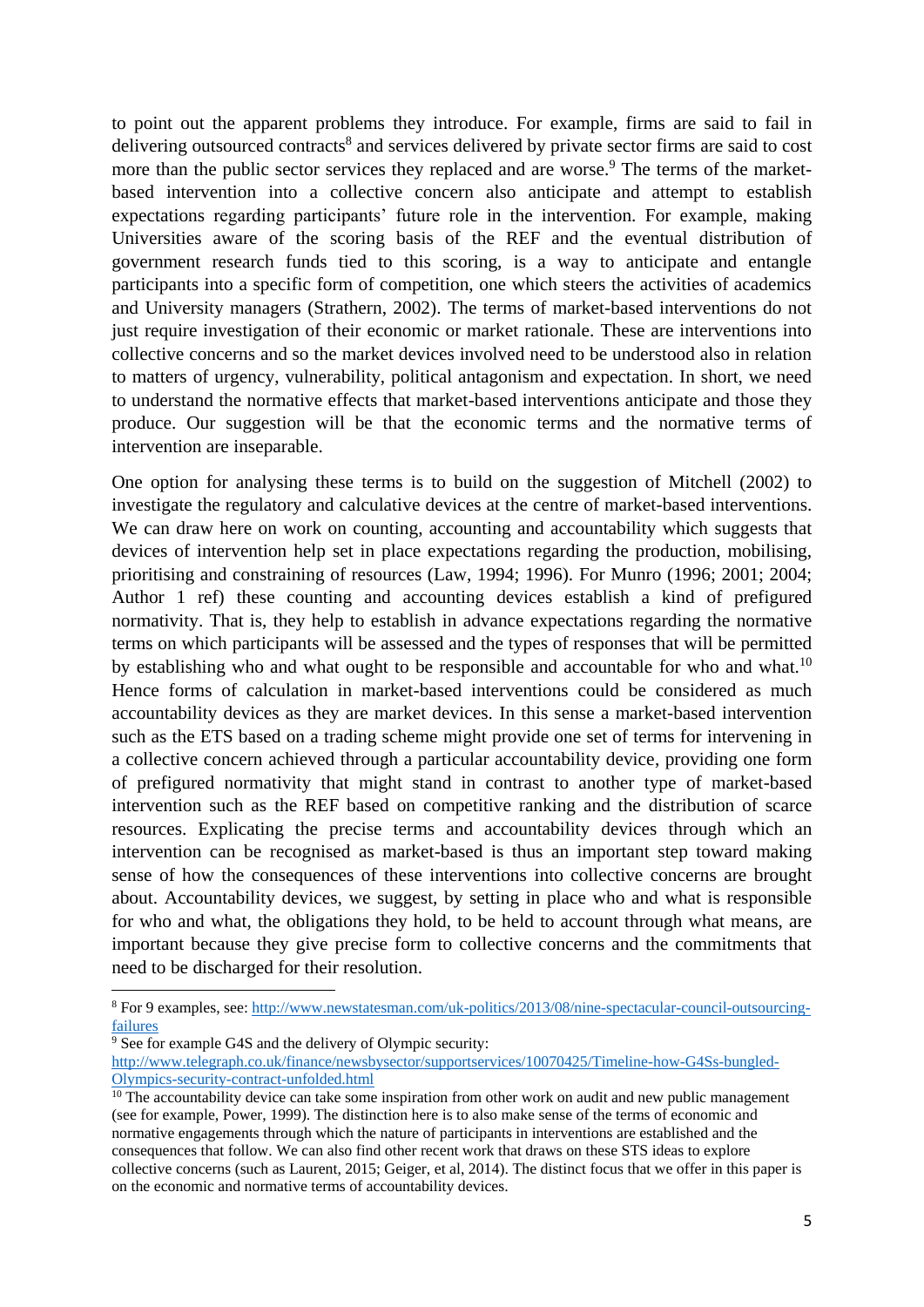Hence, the central question for this paper is: how are accountability devices involved in establishing economic and normative terms for market-based interventions into collective concerns and with what consequences? To address this question, the paper will explore market-based interventions and the terms that are established through accountability devices. In order to explore the consequences of these interventions, literature from recent STS work on markets will be drawn together with STS research on counting and accountability. Moving beyond our initial illustrative examples, we consider two UK interventions in-depth: attempts to create an evidence trading market for addressing the collective concern of electronic waste and efforts to shape social investment markets through a Social Impact Bond for children atrisk of going into care. Analysing the two interventions will enable a comparison to be drawn between different economic and normative terms and how these work in different ways to give effect to market-based interventions. The conclusion will offer a discussion of the challenges involved in using market-based interventions to address collective concerns. The paper begins with a methodological note.

#### **Methodological note**

The research presented in this paper is part of a larger 5-year project focused on market-based interventions and attempts to solve public problems. The larger corpus of data features over 100 interviews and several periods of ethnographic fieldwork. In this paper, the focus will be on 24 interviews on e-waste management and children at-risk of going into care. The interviews lasted between 1 and 3 hours and were mostly carried out in interviewees' place of work. The interviews were transcribed and then analysed. For the study of electronic waste, interviewees included producers of electronic goods, waste managers, environmental organisations and campaigners, and members of the UK government department responsible for implementing electronic waste legislation. For the study of children at-risk, interviewees included members of the responsible UK government office, investors, advisors and those involved in implementing the intervention. Analysis of the interview data was carried out using an accumulative coding procedure. This involved reading through the transcripts multiple times and coding interview discussions into aggregate topics. Topics on similar themes were then further aggregated into accumulative codes. Rather than treat interview responses as straightforward factual accounts, distinct views on issues were drawn together and analysed. These will form the basis for the following analysis.

# **Electronic waste<sup>11</sup>**

**.** 

Electronic waste (or e-waste) was constituted as an issue worthy of political concern in the late 1990s and early 2000s particularly among European Union policy makers. The creation of a recognisable e-waste problem involved a number of interlinked actions. These included: policy makers responding to concerns raised by environmental campaigners regarding the potential environmental damage caused by electronic products at the end of their lifespan (STVC, 1999; Guardian, 2002; CEI, 2005; Greenpeace, 2008); categorising e-waste into a

 $11$  The e-waste study is used here as an illustrative case. For a more extensive analysis solely focused on e-waste see (Author 1, ref). For more on the broader topic of e-waste and its global, environmental impact, see: Gabrys (2011); Kirby and Lora-Wainwright (2015).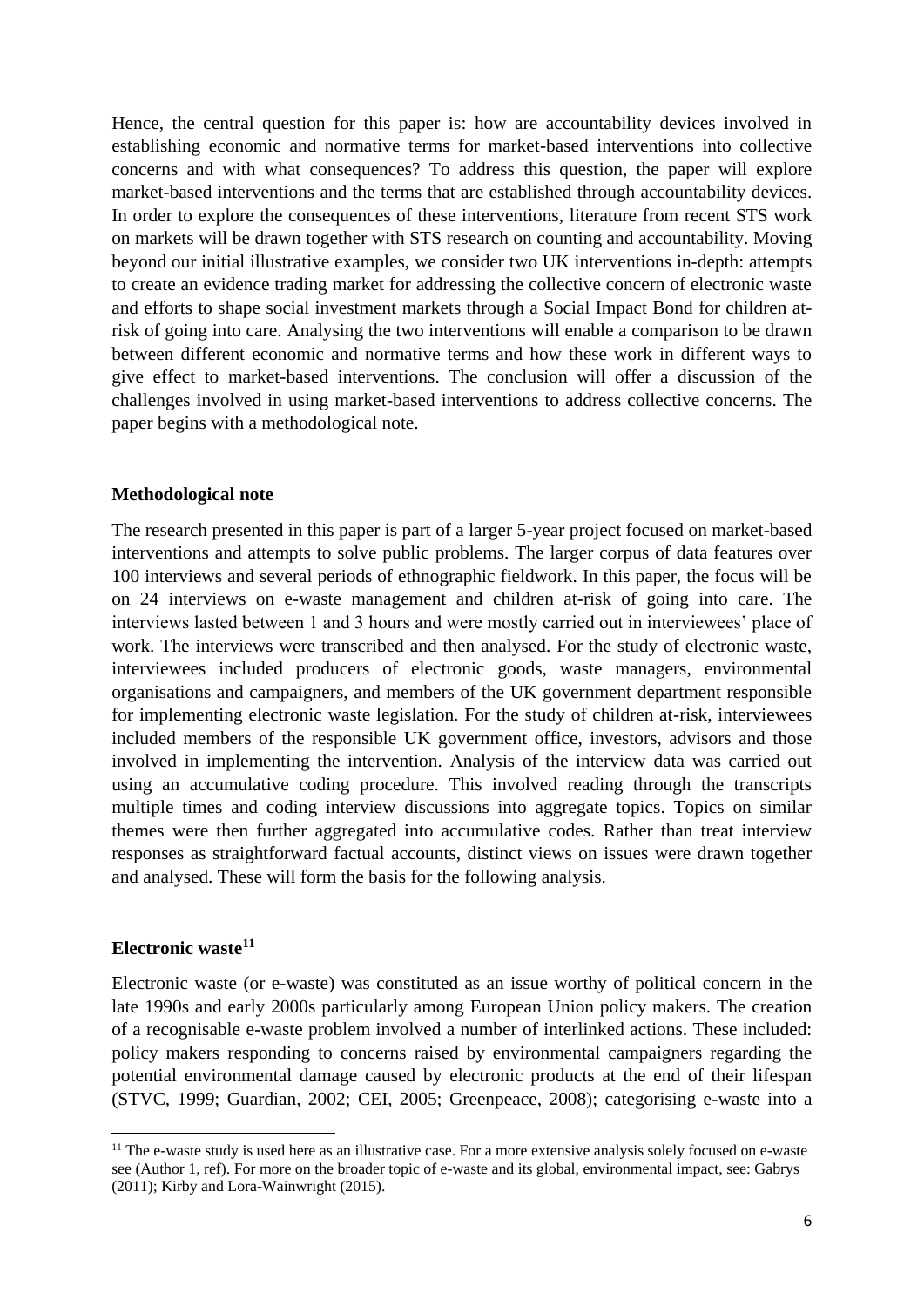manageable classification scheme<sup>12</sup>; and developing regulations to manage e-waste, most notably the Waste Electrical and Electronic Equipment (WEEE) Directive. These actions effectively problematized e-waste (Callon, Lascoumes and Barthe, 2009), making it into an issue (Marres 2011; 2012) that could move between locations, be subjected to different arguments, but also retain some coherence.

Producing European-wide legislation ensured that e-waste became a 'collective' concern for a number of parties: producers and retailers of electronic goods, the governments of EU member states and consumers, who would go on to cover the costs of waste management through the price of electronic goods they consumed. However, as the legislative response to the problem was a Directive rather than a Regulation, it was the responsibility of EU member states to produce national interventions that could fulfil the responsibilities established in the legislation. The collective concern was thus not experienced in the same way across the EU. For example, the WEEE Directive was designed using principles of Extended Producer Responsibility (EPR) set out in the EU's Environment Action Plan. EPR established a particular focus for responsibility in e-waste management whereby producers of electronic goods would be made responsible for taking back even through an independent firm, electronic goods placed on the market at the end of their lifespan. However, it was down to the governments of individual member states to figure out the precise terms of EPR including who would cover the costs and who would be held to account, through what device, when and how, and to what effect.<sup>13</sup> These terms would prefigure both an economic and normative basis for entangling participants in this intervention.

The implementation of the UK response to the WEEE Directive was led by the Department for Business, Innovation and Skills (BIS). In the UK, responsibility for e-waste was placed on producers of electronic goods in the following way. Producers were informed that all goods placed on the UK market after August 13th, 2005, had to include a WEEE symbol in the form of a crossed-out wheelie bin. Producers also had to either set up their own or sign up to independent Producer Compliance Schemes that would handle the same weight of e-waste as the electronic goods they had placed on the market. For example, if a producer of washing machines placed 1000 tonnes of washing machines onto the market, the Producer Compliance Scheme they signed up to would have to process 1000 tonnes of e-waste on their behalf and the producer would have to cover the immediate cost, although costs could also be passed on to consumers through product price. These Producer Compliance Schemes had to be able to show evidence that they had handled enough weight of e-waste to cover all their members' obligations. The Producer Compliance Schemes' income also depended on this production of evidence: they would be paid by their members according to the Scheme's ability to produce evidence that they had processed the amount of waste for which their members were responsible.

In this way, BIS and the UK government Environment Agency would distribute responsibility for e-waste processing to producers, who would then be held to account through Producer Compliance Schemes, the Schemes' processing of e-waste and their

1

 $12$  The classification scheme comprised large and small household appliances. IT and telecoms equipment, electronic and electrical tools, consumer equipment, lighting, toys, leisure and sports equipment, automated dispensers, medical devices and monitoring and control devices.

<sup>&</sup>lt;sup>13</sup> Many of the interviewees who took part in this research complained of the disparate picture of legislative intervention that appeared across EU member states' responses to the WEEE Directive.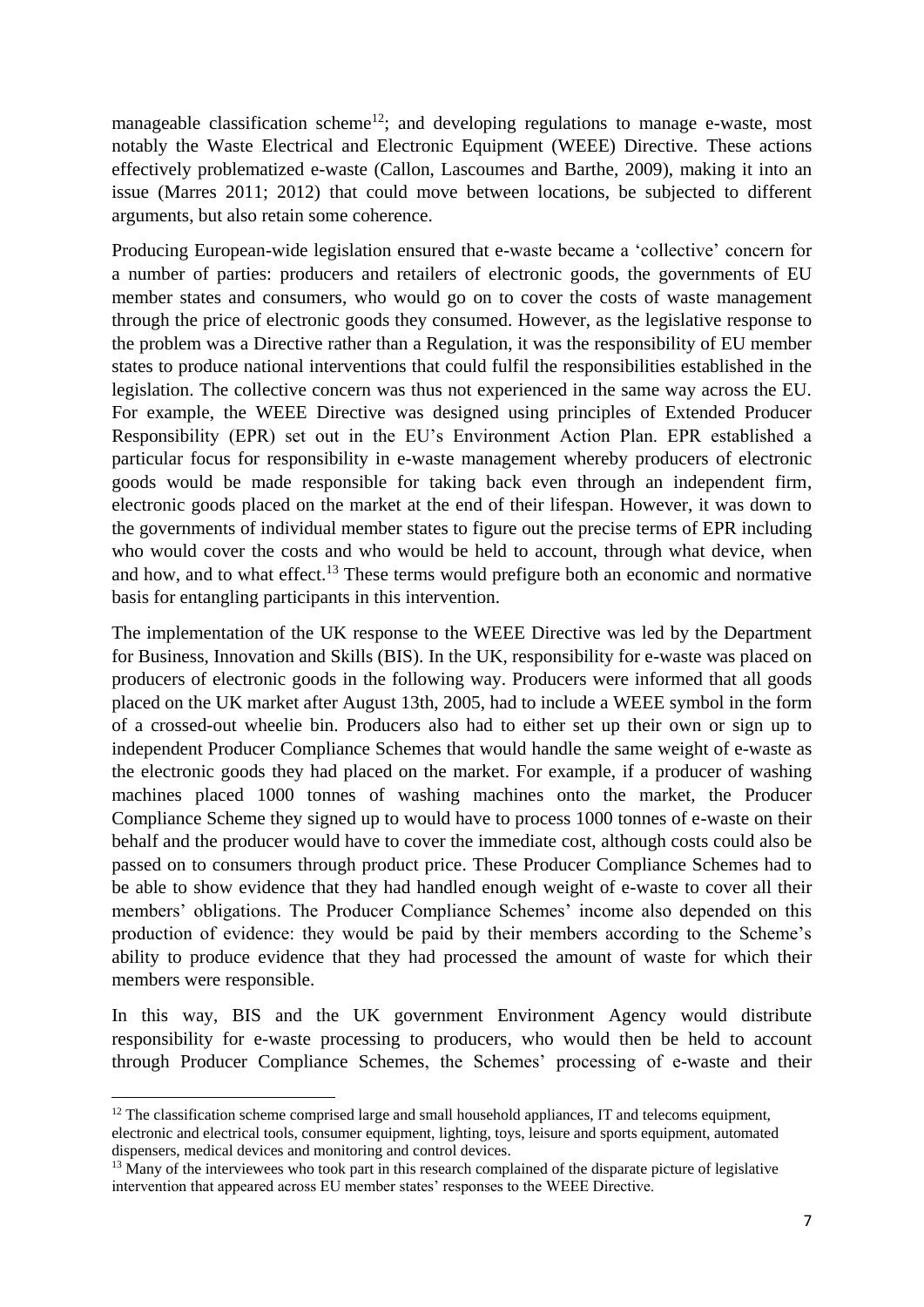production of evidence of e-waste processing. This evidence was thus central in setting in place and holding in place a series of obligations for e-waste. These obligations would set the economic and normative terms for the intervention, distributing the costs associated with environmental responsibility between producers who would need to cover the costs of Producer Compliance Schemes, consumers who would cover costs through product price, and government who were responsible for infrastructural management costs. Setting the terms for this distribution of obligations and costs was central to putting in place a market-based intervention into this collective concern. It anticipated an intervention that would introduce market-like competition: Producer Compliance Schemes were now expected to compete with each other on the basis of cost and quality to attract producers and their waste management obligations, bringing into being an effective and efficient waste management scheme.

This arrangement was made organizationally more complex as much of the e-waste would be handled by a Distributor Take Back Scheme. This Scheme would take e-waste from retailers when consumers purchasing new electronic goods gave back their old equipment. Used goods would be delivered to Designated Collection Facilities that were newly set up as part of the UK's WEEE management initiative. From there used goods would be transferred to Approved Authorised Treatment Facilities (AATFs) that required approval from the UK Environment Agency. Although producers would be rendered responsible by BIS and the Environment Agency through the Producer Compliance Schemes to which they signed up, Designated Collection Facilities and AATFs would also be held to account. Producer Compliance Schemes would hold these facilities to account by requesting evidence of the distribution and processing of waste. The Environment Agency would also hold the Facilities to account as part of its system for granting or withholding approvals. Any organization deemed non-compliant with the responsibilities set out in the UK e-waste legislation would have their approval withheld meaning they no longer got to participate in or derive income from e-waste management. In this way, intervening into this collective concern required these economic terms around cost and normative terms that distributed responsibility and accountability in order for it to be given effect. Its endurance also depended upon a specific, numeric, accountability device.

If such an intervention seems complex, its central numeric was apparently straightforward: weight of electronic goods in tonnes. Measuring tonnes of goods placed on the market and tonnes of waste processed, preferably recycled, became the key accountability device. 38 newly established Producer Compliance Schemes would thus work with AATFs and be subject to monitoring by BIS and the Environment Agency in an attempt to ensure collection of accurate evidence of the weight of waste being managed and to try and ensure that waste was recycled as far as possible. Another new organisation, the WEEE Settlement Centre was established to receive evidence of weight of waste data from producers and Producer Compliance Schemes. This evidence comprised: how much weight of electronic goods producers had placed on the UK market, every 3 months, notice that they had signed up for a Producer Compliance Scheme, evidence from the Producer Compliance Scheme that it had handled enough waste to cover its members' obligations, and evidence that the producers had covered the cost of waste management. The WEEE Settlement Centre would then perform an annual settlement based on ensuring the obligations of Producer Compliance Schemes matched the evidence of waste processing that the Settlement Centre received.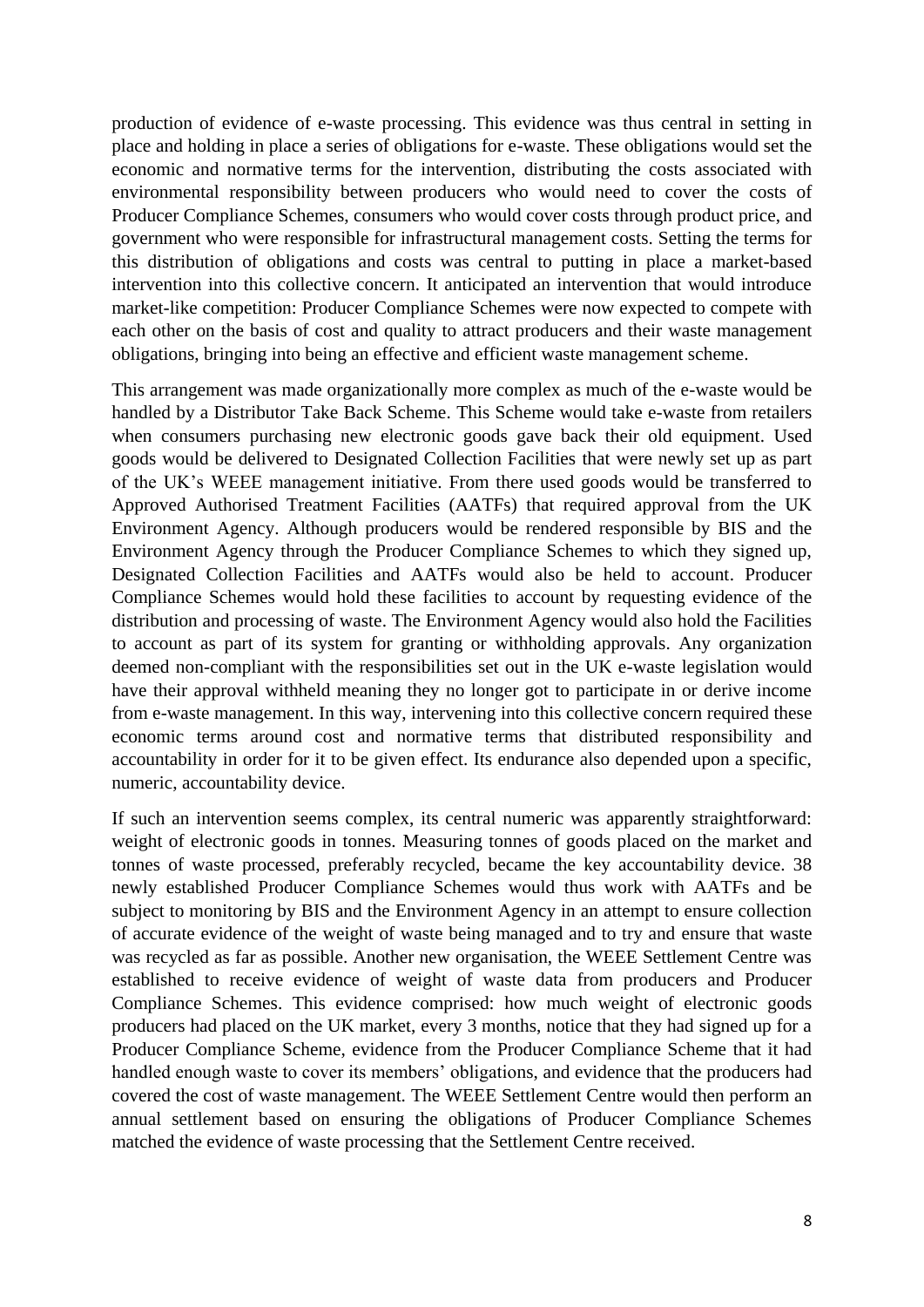In this way, the UK implementation of the WEEE Directive created a new form of marketbased intervention focused on e-waste. This did not just draw together participants such as producers, consumers and the government. Instead, the implementation transformed the role existing organisations were expected to play, with for example producers now deemed partly responsible for waste. It also created a range of new organisations such as Producer Compliance Schemes, AATFs, a Distributor Take Back Scheme, and the WEEE Settlement Centre. This intervention could thus be considered through the concept of a market device in that it created a new calculative space of e-waste management into which participants moved, entangling them in a set of economic terms that established who had agency to act, setting in place rules around cost and payment. However, as an intervention into a collective concern, this also introduced an accountability device. Weight of waste did not just establish economic terms around cost for entangling participants but it also prefigured normative expectations of who and what would be responsible for who and what, held to account through what means. The centrality to the intervention of an evidential requirement expressed in tonnes of weight of waste was made apparent to all parties involved. Scales for weighing vehicles and their weight of waste were introduced, evidence notes were produced and began to circulate, economic terms around price of weight of waste processing were set and mostly paid, responsibilities were agreed, taken on and mostly discharged.

Yet despite the normative demands of the accountability device central to the UK implementation of WEEE legislation, in practice problems around weight of waste evidence swiftly emerged. Evidence of weight of waste became central to establishing a trading component in the UK e-waste intervention. Evidence trading was designed as a means to ensure that Producer Compliance Schemes could make any necessary adjustments required to the amount of e-waste they had managed, to cover their members' obligations. It was noted by BIS that the precise amount of waste handling required in a given year would be difficult to predict as the exact amount of goods placed on a market in a given year, and hence how much waste should be handled, might only be known at the end of the year.

Buying or selling evidence of e-waste management would enable Producer Compliance Schemes to demonstrate to the WEEE Settlement Centre that they had covered just enough weight of waste for their members' obligations. For example, if a Producer Compliance Scheme had signed up 10 producers that each placed 1000 tonnes of washing machines onto the market, and the Scheme had only processed 9000 tonnes of waste, they would need to buy up evidence of 1000 tonnes of waste processing from another Scheme. Or if they had processed too much weight of waste, they would need to sell the evidence to another Scheme. As a form of adjustment, conceived as a means to tidy up discrepancies between amounts of waste that had been and that should have been processed, it was expected that the price of evidence would reflect the cost of e-waste processing. In this way, a specific set of economic and normative terms were anticipated for weight of waste evidence trading. Although it was referred to by participants as evidence *trading*, BIS anticipated that linking the price of evidence to its cost would remove such trading from many of the exigencies of market competition and that in any case the trading would be minimal – trading was, after all, designed by BIS only as a means to tidy up discrepancies between weight of waste that had been processed and ought to have been processed. The WEEE Settlement Centre would oversee the evidence trading component of the scheme, establishing a total market size of waste that needed to be handled and ensuring that each Producer Compliance Scheme met its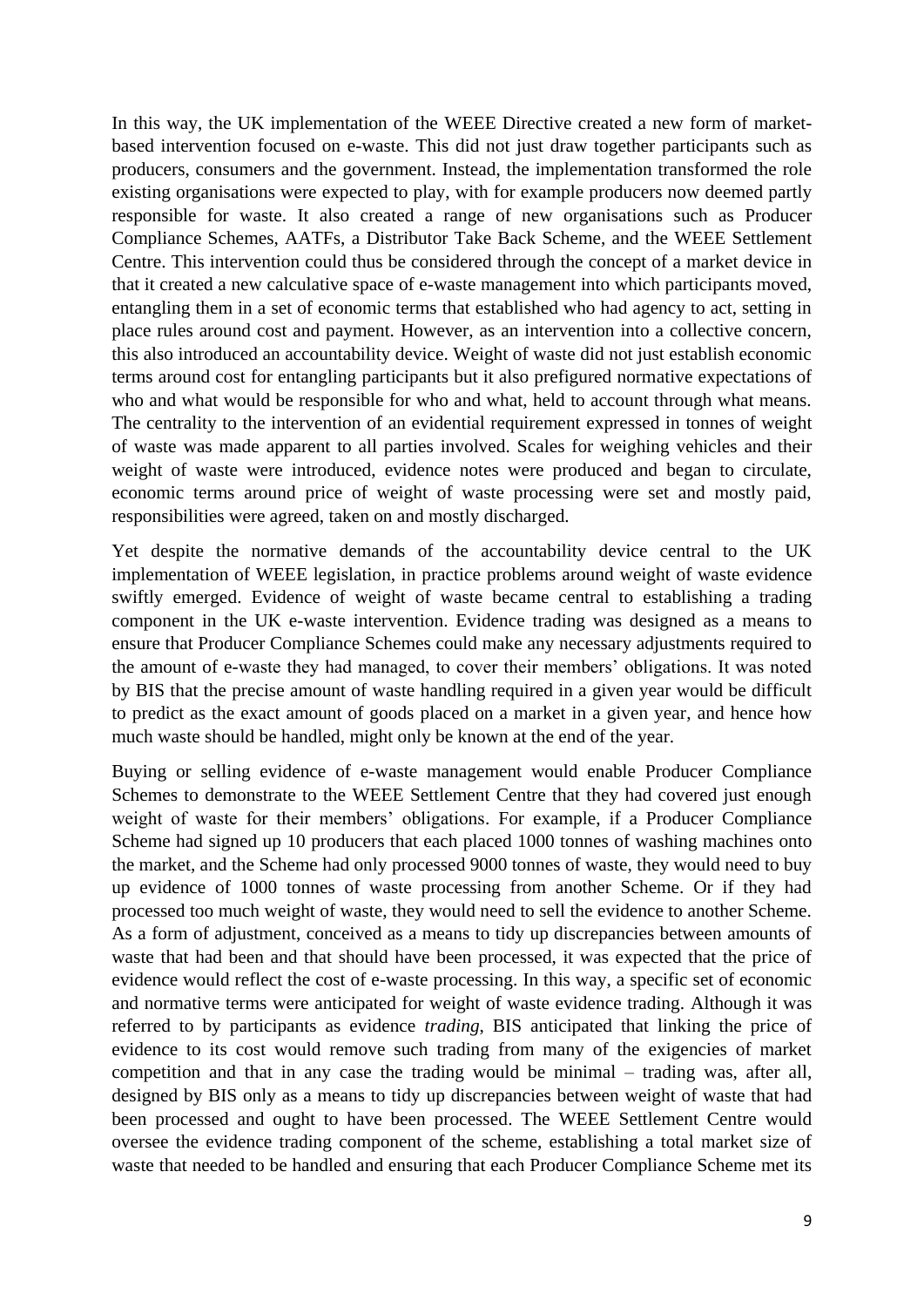members' obligations by mostly processing waste and, if necessary, trading a small amount of evidence of waste processing. The accountability device of weight of waste in tonnes was central here to establishing total market size, costs, and who and what was responsible for who and what.

However, as the following interviewee asserts, the e-waste evidence trading scheme encountered a problem:

Interviewee 5 (e-waste manager):

well, [one] of the very small schemes ... over contracted to the tune of – well, one of them in particular had an obligation [through its members] of less than 1% but contracted 25% of the UK collection sites. Which has caused an evidence deadlock really and has kind of threatened the whole system really. And what happened, obviously that company saw an opportunity to secure a surplus supply of evidence and then because they anticipated that there would be a trading element to the evidence they assumed that they would be able to sell that evidence for a premium because there would be a fixed level of demand for it later in the year [when the 24% of waste evidence they didn't need, would be required by others]. And what actually happened in practice is that because most compliance schemes have themselves covered quite well, we ended up with a deadlock between the largest compliance scheme and this smaller compliance scheme that had secured all of the supply. And what happened is that that [small] compliance scheme ran out of money because they weren't – basically [the larger scheme] refused to buy any evidence from them. And so they encountered cash flow problems which meant that collections actually  $- I$ believe they stopped in some cases because they weren't able to pay the collection companies and treatment companies.

As Producer Compliance Schemes had competed to sign up members and their weight of waste obligations, it turned out that they were not all willing to simply trade evidence at cost price. For two Producer Compliance Schemes in particular, the situation became difficult. The largest Producer Compliance Scheme in number of members, but also in terms of its organisational size as e-waste formed a small part of its portfolio of international operations, processed only minimal amounts of e-waste and far below the requirements obligated by its members. The large Scheme hoped to buy-up evidence of e-waste processing cheaply, and certainly at a lower cost than they would have had to incur to process the waste. The small Scheme hoped to amass as much evidence of e-waste processing as possible and sell it at a profit to other Schemes in need. Neither Producer Compliance Scheme paid heed to the prefigured normativity established by BIS which set out a neatly delineated role for marketlike relations. BIS assumed the market-like aspects of the intervention would end with competition between Schemes to sign up producers and then excess evidence of waste would be 'traded' at cost price and overseen by the Settlement Centre. Instead both Schemes looked to extract a profit from the trade of evidence. However, with only one buyer and one seller, market trading appeared impossible. The large Scheme refused to pay the small Scheme's price and used its network of other trading practices to subsidise its e-waste division. It waited for the smaller Scheme to run into financial trouble having paid out the costs of waste processing. The smaller Scheme waited for the larger Scheme to be forced by the WEEE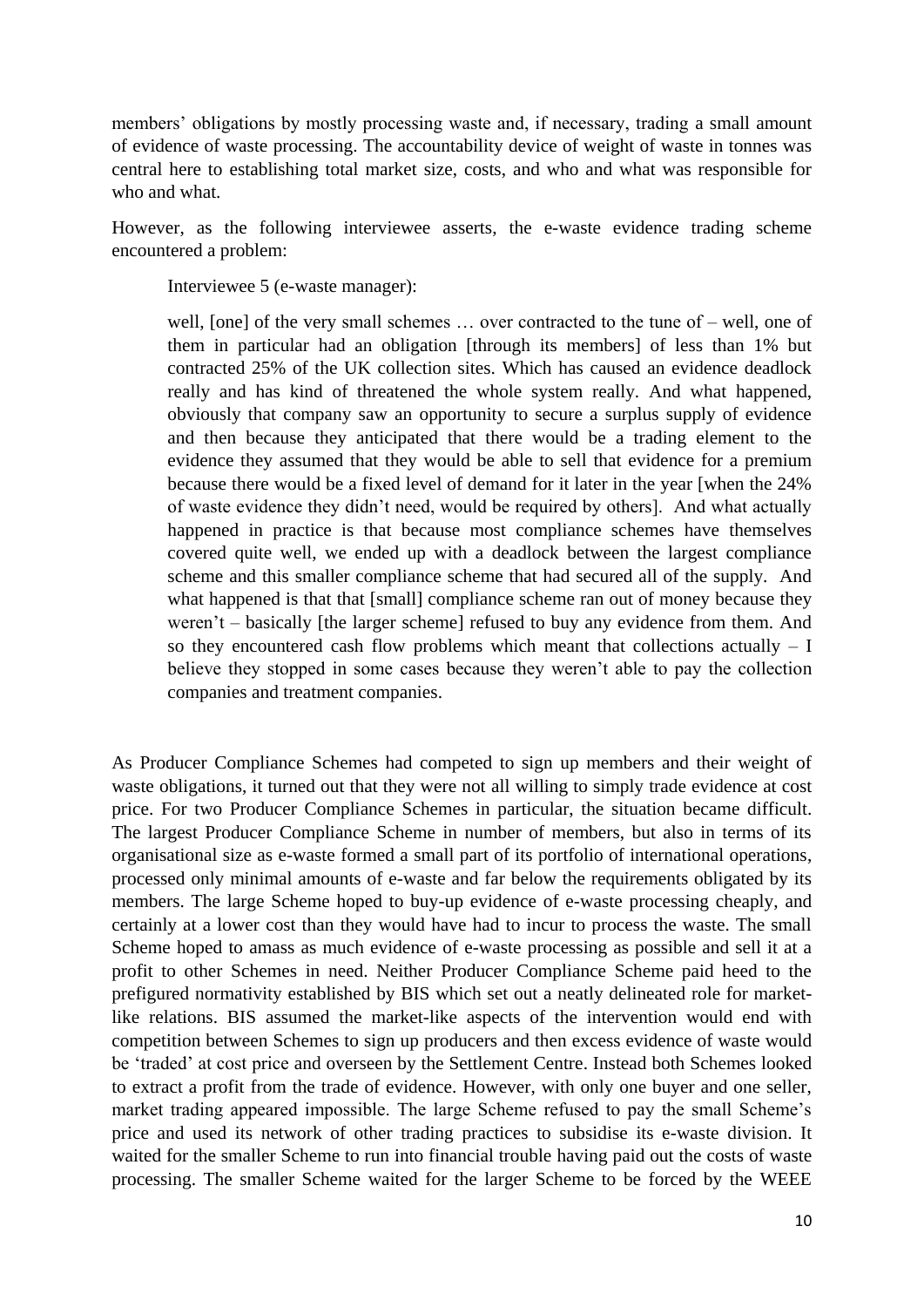Settlement Centre to buy waste evidence in order that the year's waste processing could be settled and completed.

This deadlock in evidence trading was followed by the e-waste management system in the UK grinding to an unspectacular halt. The WEEE Settlement Centre could achieve no settlement, the percentages of waste managed could not be clearly matched to the obligations of members of Producer Compliance Schemes and in some cases further collections of ewaste for processing did not take place due to financial uncertainties regarding the future of the e-waste management system. The participants drawn into the intervention more or less held together, but for a time little processing of electronic waste took place. The transformation of a concern regarding what to do with electronic goods at the end of their lifespan, into an issue through the efforts of environmental campaigners, into legislation through EU policy makers and their drafting of the WEEE Directive, did not lead to a straightforward intervention. The accountability device of weight of waste and the intervention's prefigured normativity of how weight of waste should be processed and by whom, how it needed to be evidenced and then how it ought to be minimally traded, did not endure as two parties sought to trade outside the terms established by BIS.

Although we have suggested that this is a market-based intervention that establishes specific economic terms for participation in, for example, who pays for what, the accountability device is also central to the arrangement. Weight of waste is crucial to establishing responsibilities for e-waste management and for assessing that these responsibilities have been fulfilled as anticipated. However, in the aftermath of the UK e-waste management system grinding to a halt, what we can see is that the terms of intervention are not settled in a single moment nor do they necessarily endure. For example, the UK government policy impact assessment of the e-waste scheme characterised it as: 'market failures borne from regulatory failures.'<sup>14</sup> This same assessment then suggested various distinct accountability devices, including for example, a new pricing mechanism for waste handling and encouraging Producer Compliance Schemes to work more closely together through new partnering arrangements. These proposals in turn swiftly became part of further discussions in the e-waste community. One Chief Executive of an e-waste firm agreed with the impact assessment, stating: 'the trading of evidence has to stop.'<sup>15</sup> However, at the same time, another firm suggested that changes proposed by government, in particular that Producer Compliance Schemes would be encouraged to work more closely, would be likely to lead to an increase in costs, as system changes would have to be paid for by Producer Compliance Schemes.<sup>16</sup> Accounts, accountability devices and possible futures were re-opened as these discussions focused on partially redefining the collective concern of e-waste and the economic and normative terms such a redefinition would require.

The economic and normative terms of the intervention were inseparable and both sets of terms were caught up in this discussion of what had gone wrong and what should happen next. The participants were entangled in a calculative space in which agency for negotiating and setting such matters as cost and price were anticipated and rules at least in theory established. This prefigured a specific normativity of who and what would take on what

**.** 

<sup>15</sup> Available from:<http://www.advantagewastebrokers.co.uk/news/evidence-trading-more-than-a-weee-problem>

<sup>&</sup>lt;sup>14</sup> Available from: [https://www.gov.uk/government/uploads/system/uploads/attachment\\_data/file/249743/bis-](https://www.gov.uk/government/uploads/system/uploads/attachment_data/file/249743/bis-13-1181-impact-assessment-waste-electrical-and-electronic-equipment-weee-system.pdf)[13-1181-impact-assessment-waste-electrical-and-electronic-equipment-weee-system.pdf](https://www.gov.uk/government/uploads/system/uploads/attachment_data/file/249743/bis-13-1181-impact-assessment-waste-electrical-and-electronic-equipment-weee-system.pdf)

<sup>&</sup>lt;sup>16</sup> Available from:<http://www.letsrecycle.com/news/latest-news/bis-to-review-weee-evidence-trading/>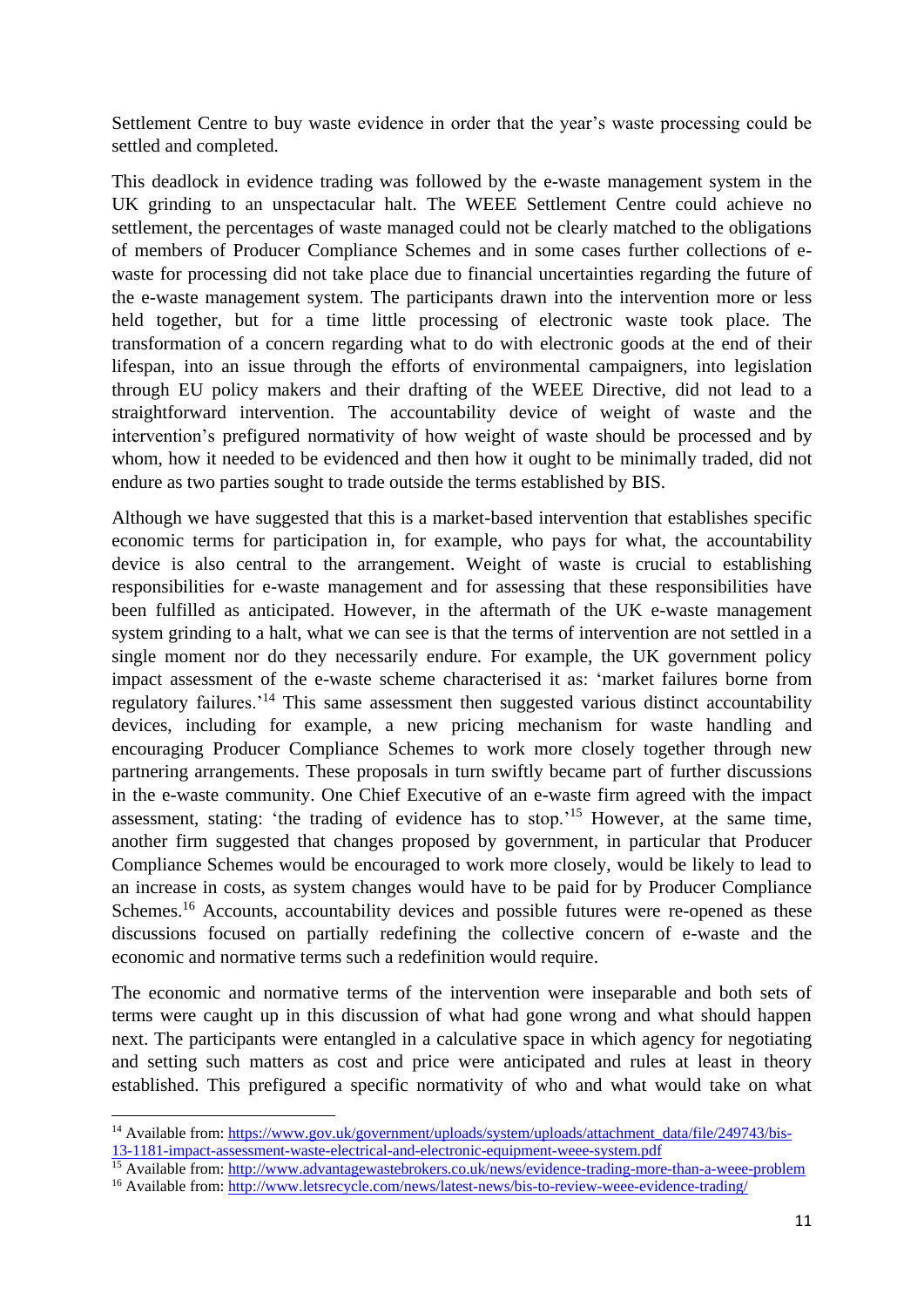responsibilities, held to account through what means. However, participants sought their own rules on price-setting and looked to prefigure their own normative terms around how evidence of weight of waste ought to be treated. BIS's assumption that excess evidence would be exchanged at cost price anticipated normative terms that were not upheld in practice. Instead market-like relations pervaded the intervention, incorporating both competition between Producer Compliance Schemes and evidence trading.

Yet e-waste is heavily focused on a specific type of market-based intervention that anticipates efficiency through competition among newly established Producer Compliance Schemes and a minimal amount of trade and cost-price exchange of evidence. Switching attention to a distinct market-based intervention focused on investment and return will be useful here for providing an alternative basis for considering the economic and normative terms, accountability devices and consequences that emerge in trying to resolve the collective concern of children at-risk.

## **Children at-risk of going into care**

Following the financial crisis of 2008, several experiments were carried out as the public sector and its costs were effectively problematized (to use again the language of Callon, Lascoumes and Barthe, 2009) as one feature of austerity government. While e-waste utilised competition as the basis for anticipating an efficient, cost-sensitive solution, these experiments sought as far as possible to shift certain costs away from the state. One focus for these experiments was on efforts to shape the social investment market (see SITF, 2010; cf. Barman, 2015) through Social Impact Bonds.<sup>17</sup> Relatively localised and small scale experiments with these Bonds have been introduced, $18$  but with an expansionist agenda, providing a demonstrative means to address collective concerns from which others could learn. Shaping social investment is noted as a basis for saving money, correcting poor incentives, unlocking new funding, promoting evidence-based action, transferring risk away from public finances and generating returns (Mulgen, Reader, Aylott and Bo'sher, 2011). For investors such as Goldman Sachs, Social Impact Bonds provide a new and distinct means to leverage private finance and innovative thinking, whilst also earning returns.<sup>19</sup>

Social Impact Bonds have involved creating a distinct kind of market-based intervention. Here we will look at a Bond focused on children at-risk. The latter became a particular kind of collective concern within government austerity measures. Children at-risk of abuse, problems related to alcohol, drugs and in relation to their families had been long-standing concerns. But from 2010 onwards they were drawn together by the UK coalition government with such matters as homelessness and social care as a category of concern envisaged through cost. Children at-risk were perceived as one of a number of intractable costs for government that never diminished however much public money was spent. Social Impact Bonds were then presented as an alternative means of distributing these costs, a means of creating what were termed cashable savings (see below).

 $17$  For more on the social investment market and its movement into Social Impact Bonds, see Warner (2013); Dowling and Harvie (2014); Bryan and Rafferty (2014); Mitropoulos and Bryan (2015).

<sup>&</sup>lt;sup>18</sup> 30 have been introduced since 2009: [https://data.gov.uk/sib\\_knowledge\\_box/](https://data.gov.uk/sib_knowledge_box/)

<sup>19</sup> See[: http://www.goldmansachs.com/our-thinking/pages/social-impact-bonds.html](http://www.goldmansachs.com/our-thinking/pages/social-impact-bonds.html)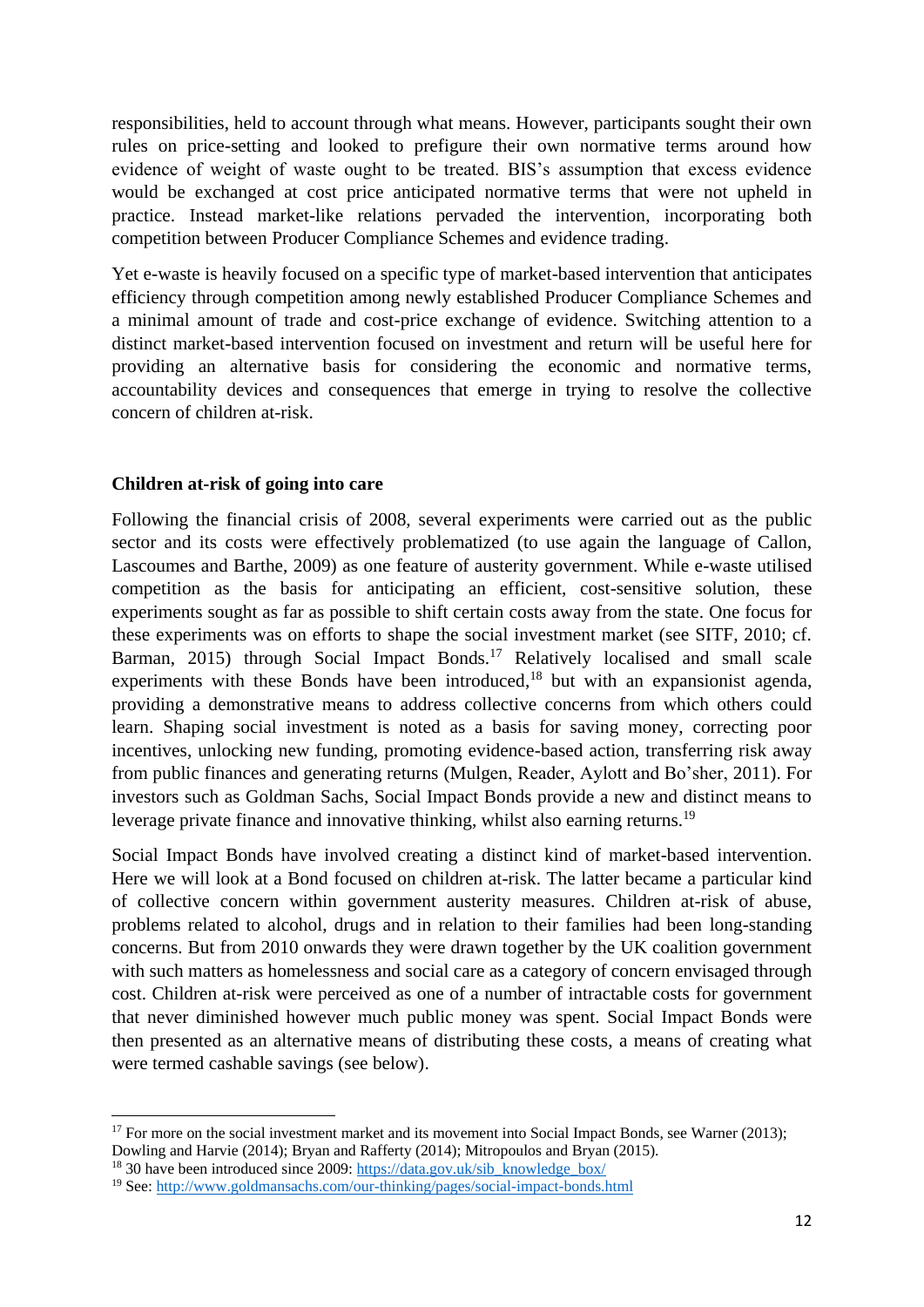Social Impact Bonds were expected to operate as a particular kind of market device. The Bonds would create a calculative space populated with specific participants. Participants would include social investors who would work with service providers often from the third sector and national and local government who would act as commissioners of the Bond. Unlike e-waste wherein the market device was focused primarily on competition among Producer Compliance Schemes with a secondary component of trading of evidence, in Social Impact Bonds the focus was on investment and return primarily, with competition as a secondary component. Participants would need to agree on the nature of the collective concern, a means to address the concern, but also a means to set a cost and develop an outcome measure to assess the extent to which the concern had been addressed. Investors would then need to cover the costs and would receive a return on their investment according to the level of success achieved in addressing the concern, as evidenced by the outcome measure. If outcome targets were not achieved, investors would lose all or some of their investment. The calculative space of the Bond thus also introduced a distribution of agency involving the set-up and implementation of the intervention and a set of rules around costs. Hence the economic terms of Bonds would be clear for all participants prior to an intervention getting started.

At the same time, these economic terms were inseparable from a set of normative terms, that children at-risk were a worthy concern, that investors ought to take on responsibility and financial risk for the intervention, that commissioners ought to oversee the intervention, that measurement ought to be carried out by an independent third party and that a service provider ought to be given the contract to carry out the intervention. Unlike e-waste where weight of waste was the key accountability device for organising who and what was responsible for evidence trading and for producing annual settlements, Social Impact Bonds were instead focused on outcome measures that would both assess the success of actions carried out – in this case, targeting children at-risk – and trigger returns to investors.

These economic and normative terms may appear high risk for investors – they seem to take on all the financial risk and depend upon service providers to meet targets in order to receive a return. But the UK government's Centre for Social Impact Bonds has overseen a variety of measures designed to enhance conditions for investors. First, Social Investment Tax Relief has been introduced, whereby investors 'can deduct 30% of their investment from their income tax liability.<sup> $20$ </sup> Second, there has only been a loose tie between cashable savings envisaged in each Bond and payments to investors. Cashable savings must be projected by the commissioner launching each Bond as these savings will pay for the Social Impact Bond. For example, reducing the number of children in residential care might be used to project a cashable saving such as closing down residential care homes. However, the measure that triggers returns to investors has to be something more immediate, such as whether or not children at-risk have gone into care, regardless of whether or not this creates a cashable saving and then outcome measures and payments to investors should be based on this more immediate goal. This more immediate kind of measure has been introduced in order that investors do not have to wait for cashable savings to be achieved. Third, although investors in order to receive returns on their investment depend upon service providers delivering a

<sup>&</sup>lt;sup>20</sup> Up to £270,000 on investments up to £1m in actions and organisations qualified by HMRC pre-assurance schemes. See HMRC guidance here: [https://www.gov.uk/government/publications/social-investment-tax-relief](https://www.gov.uk/government/publications/social-investment-tax-relief-factsheet/social-investment-tax-relief)[factsheet/social-investment-tax-relief](https://www.gov.uk/government/publications/social-investment-tax-relief-factsheet/social-investment-tax-relief)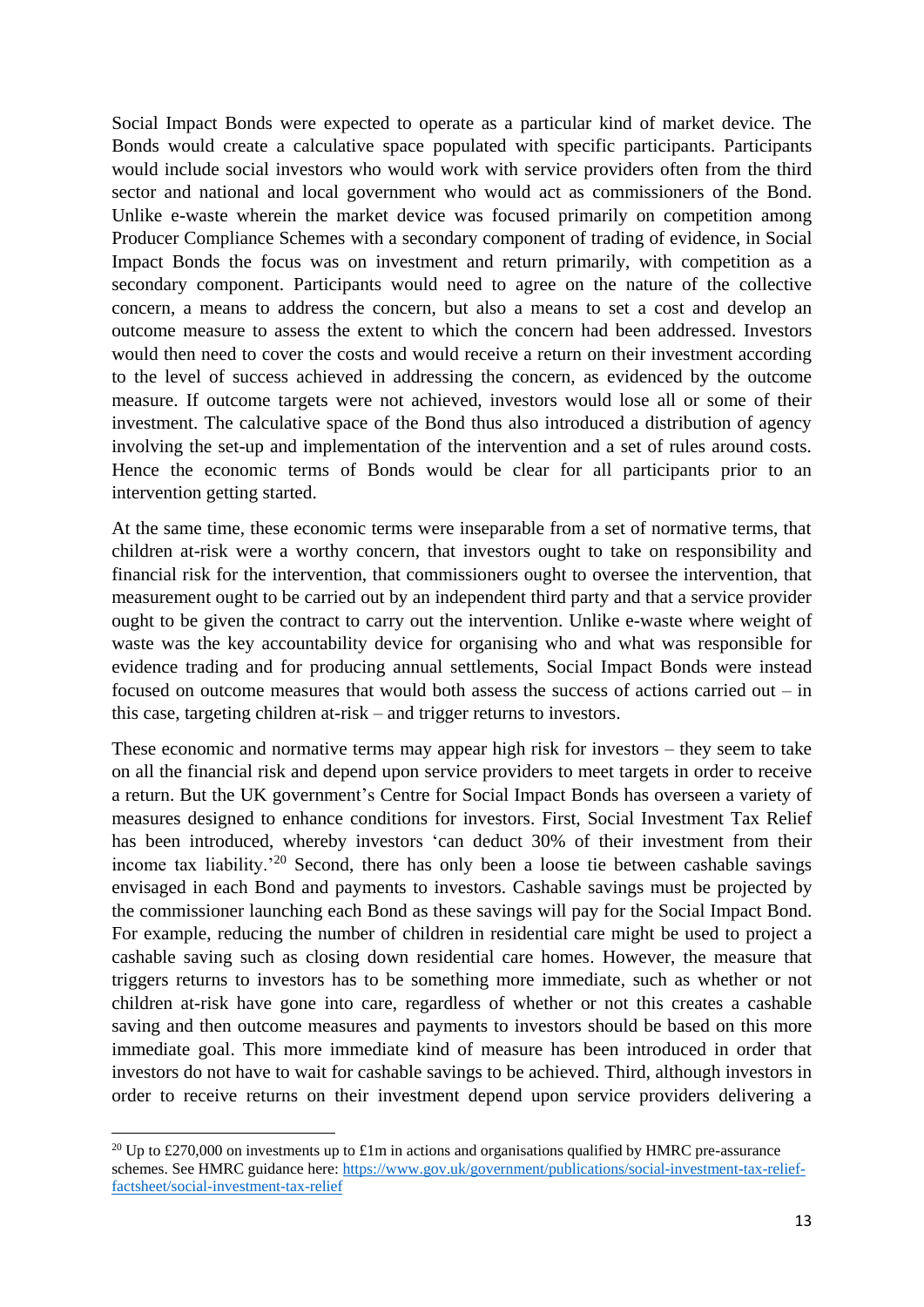successful intervention, the Centre for Social Impact Bonds suggests that the intervention and service delivery firm should be monitored by participants and, if necessary, replaced.<sup>21</sup> Investment and return remain central to Social Impact Bonds, but competition is a significant secondary component. Once a Bond is in place, different service providers can compete to deliver the intervention and this is anticipated as a market-like incentive to ensure the effectiveness and efficiency of the Bonds.

The Centre for Social Impact Bonds oversees this prefigured normativity of how a collective concern will be defined, an outcome measure established, who will be responsible for what, how risks and costs will be distributed, and how accountability will be demonstrably achieved. The terms of the intervention modify the risks faced by investors through tax relief, a loosening of the tie between cashable savings and returns, and the possibility of switching between service providers. But this combination of economic and normative terms has been subject to interrogation. Concerns have been raised that interventions will look to save money through 'creaming' by just focusing on the easiest to solve cases, and 'parking' by abandoning the hardest cases. And further questions have been raised regarding the difficulties of attributing change through measurement (Fox and Albertson, 2011) or relying on narrow forms of measurement (Lottery Fund Commissioning Better Outcomes report, 2014), the 'financialisation or commodification of social services,' (OECD, 2015: 13) leading to an erosion of trust, a stifling of innovation (Oxfam, 2013) and a transformation of the most vulnerable into an investment proposition 'for the profit of those most able to pay,' (Cooper, 2014: 36). Social Impact Bonds also appear to be resource intensive in their set up,  $2^2$  with contractual negotiations proving complex, time consuming and unfamiliar to most participants (PIRU, 2015).

In a similar manner to e-waste, then, the economic and normative terms of the intervention do not only distribute and measure responsibility for action, they also become a cause for concern. The extent of these concerns can be explored by analysing the Social Impact Bond for children at-risk in more detail. The Bond was commissioned by Essex County Council, a local political authority in the south-east of England. It was the first Social Impact Bond commissioned by a local authority. The aim was to produce a demonstrative example that worked and would be followed by other local authorities. It involved setting up a special purpose vehicle, Children's Support Services Ltd, as an organisation that would receive funding from investors to pay for early interventions in children at-risk of going into care. In line with aforementioned issues regarding the difficulties of setting up a Bond (PIRU, 2015), putting together an appropriate intervention proved complex and time consuming. From first pursuing the idea, through negotiations, to then issuing a contract took around 29 months, including setting up the special purpose vehicle and deciding on the service to be delivered, how it would be measured and the level of payment to be made as a return on investment.

The agreed aim of the Social Impact Bond was to deliver a form of therapy that could prevent children from being taken away from their families and placed in Essex County Council residential care. Such care was costly to the local authority and was also said to lead to children experiencing further issues in education, crime and life opportunities. To introduce a

 $21$  Monitoring can take place through a board with representatives from different stakeholders. <sup>22</sup> See[: https://www.biglotteryfund.org.uk/-](https://www.biglotteryfund.org.uk/-/media/Files/Programme%20Documents/Commissioning%20Better%20Outcomes/CBO_ways_to_wellness_report.pdf)

[<sup>/</sup>media/Files/Programme%20Documents/Commissioning%20Better%20Outcomes/CBO\\_ways\\_to\\_wellness\\_rep](https://www.biglotteryfund.org.uk/-/media/Files/Programme%20Documents/Commissioning%20Better%20Outcomes/CBO_ways_to_wellness_report.pdf) [ort.pdf](https://www.biglotteryfund.org.uk/-/media/Files/Programme%20Documents/Commissioning%20Better%20Outcomes/CBO_ways_to_wellness_report.pdf)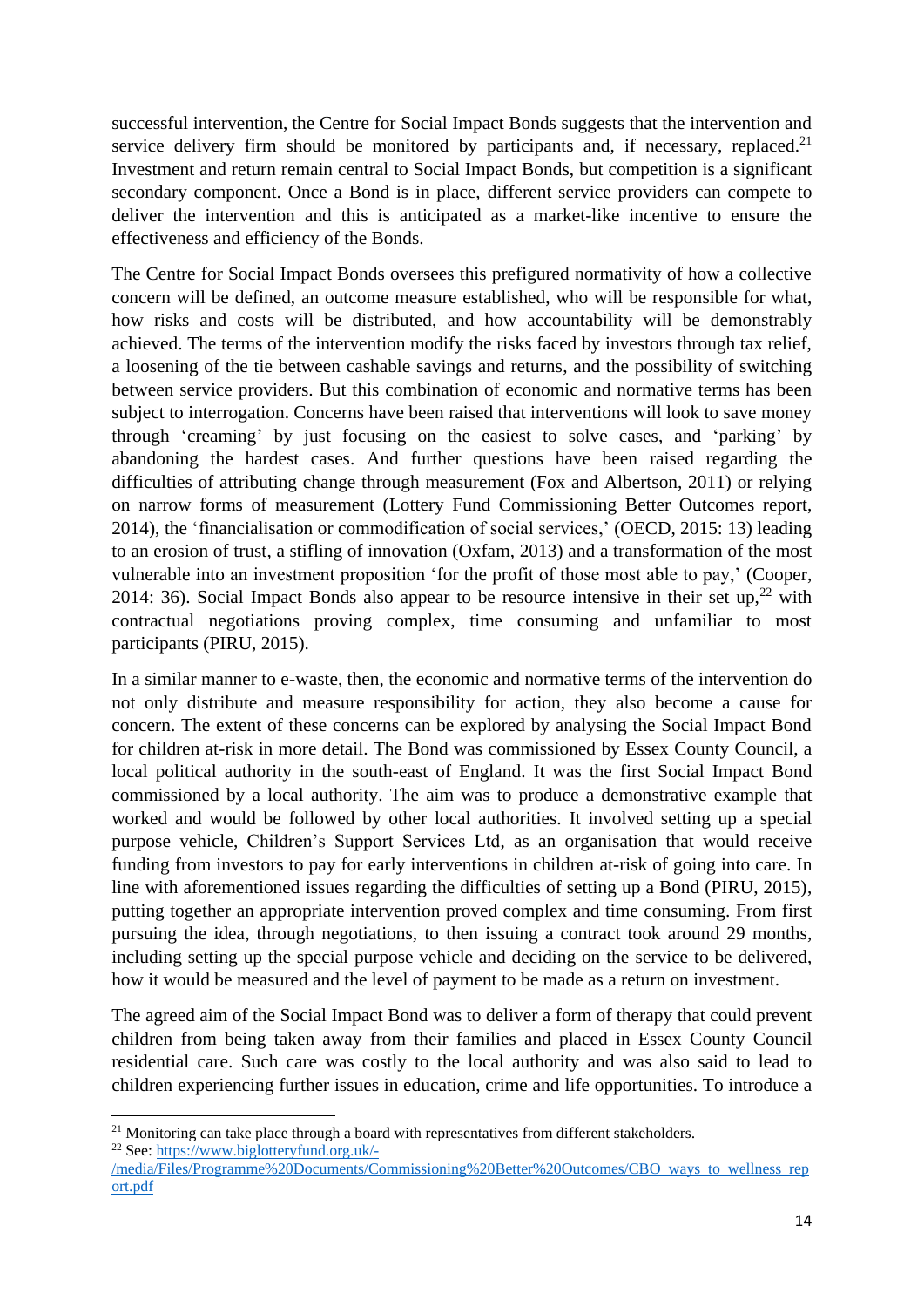specific therapy required an evidence-base to convince all parties that a particular therapy showed evidence of its likely success and, as we shall see, the evidence-base was also crucial to providing an accountability device. The only approach that the parties agreed upon as providing a sufficiently compelling evidence-base was developed in the US and was called Multi-Systemic Therapy (MST). MST Inc. could provide training for UK therapists to engage with children identified as at-risk of going into care. A UK charity, Action for Children, were awarded the Service Provider Agreement to manage the trained therapists in delivering MST through two teams of four therapists, a team manager and business administrator, dealing with 4 cases at a time on a rolling basis. $^{23}$ 

Putting together and holding together this intervention involving a local authority as commissioner, investors, Action for Children as service provider working with MST Inc., and the new special purpose vehicle, required the development of a very specific accountability device. This involved setting an outcome target: that over 5 years, 380 families should be taken through MST in 20 cohorts in order to try and prevent 110 children from going into care. This prefigured the normativity of the arrangement by setting out a preferred outcome and by establishing a prevention target. This target was then tied to an outcome measure that would at least in theory demonstrate a cost saving. The outcome measure that was developed involved calculating 'days of care averted.' This involved attaching a cost to each day of care that a child might experience, monitoring those children who went through MST and did and did not enter care, then tracking those children over the lifetime of the Bond. Measuring how many children went into care set against the prevention target and calculating days of care averted, produced the economic and normative terms for the contractual set up of the Social Impact Bond – effectively tying together accountability, responsibility, financial risks and returns.

The lengthy contract negotiation produced the following economic and normative structure. £3.1m would be provided by investors, including £825,000 from Bridges Ventures, and £825,000 from Big Society Capital. Essex County Council projected a cashable saving of £17m in total through a reduction in costs of children going into care, of which they would retain £10m and pay-out up to £7m to investors. £120 was attached to each 'day of care averted' as a front-loaded payment to investors at the moment children entered into MST. This figure was achieved by calculating the average cost of care, in the range of £20,000 to £180,000 per child per year<sup>24</sup> and a distribution of savings that would enable Essex County Council to achieve its £10m savings target and pay investors around an 8% to 12% annual return on investment. This economic and normative structure established a very specific and narrowly defined set of responsibilities: that children at-risk of going into care ought to go through MST, this ought to be funded by investors, and that cashable savings ought to be distributed between Essex County Council and the investors. In the same way that the ewaste intervention would be held together by the numeric accountability device of weight of waste, this Social Impact Bond would depend upon days of care averted.

<sup>&</sup>lt;sup>23</sup> MST involves in home or school therapy to try and get at the root of violence/substance abuse. It involves 60 hours of contact over 4 months. In a US intervention on those who committed sex crimes, 89% of participants who completed the study had 83% fewer arrests for sex crimes and 70% fewer for other crimes in comparison to a control group. See:<http://www.mstuk.org/evidence-outcomes> and:

<http://www.ncbi.nlm.nih.gov/pubmed/19170451>

 $24$  Depending on the level of care required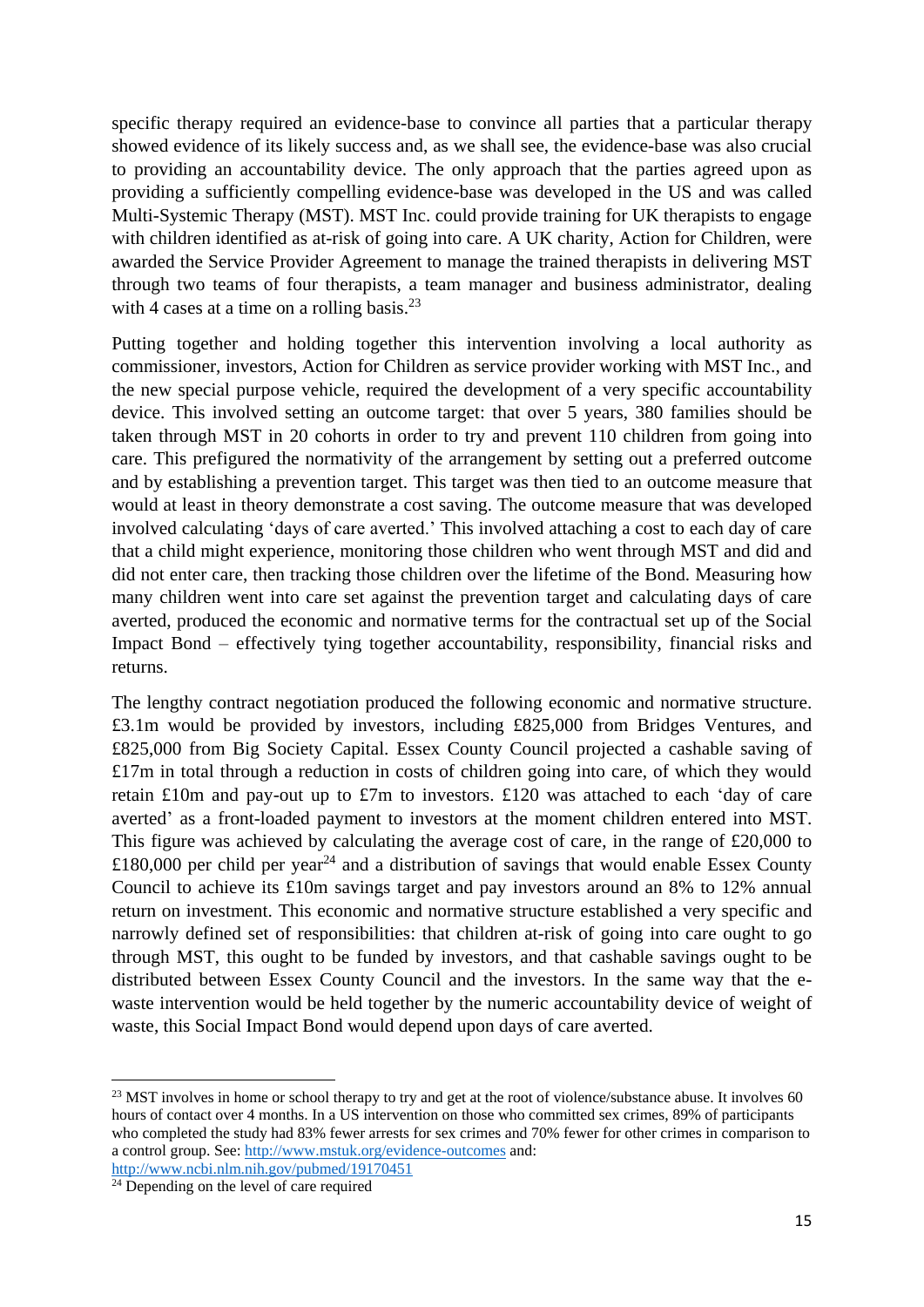Of 60 families that went through the therapy initially, 20% (12) disengaged and in 10% (6) children still went into care. The children of the remaining families did not go into care where there had been a risk this would happen. It should be noted, then, that despite the range of concerns raised regarding Social Impact Bonds, in this instance there were children who were not taken from their families and placed in care when this had been expected and the investors began to see a return. However, achieving the economic and normative terms of the Social Impact Bond was not straightforward.

For the accountability device to be effective and gain the confidence of the commissioner, investors and the service provider, the device and its prefigured normativity of who would be responsible and accountable for what, was contractually embedded. However, for those involved in implementing the intervention, the contractual commitment to MST turned out to be challenging:

Interviewee 1 (Implementation of Social Impact Bond):

what we've found... is that in using a heavily licenced evidence based intervention with a number of restrictions we've actually .... found we're much more constrained than we initially thought

MST was noted as the only acceptable therapy by all parties involved in setting up the Social Impact Bond because it had a strong evidence-base. The evidence-base of MST became central to establishing the accountability device of days of care averted that was used to trigger payments to investors. MST and the evidence it gathered on the children given therapy was thus crucial to the intervention. With no evidence base, there was no investmentreturn structure. However, for those implementing the intervention, contractually agreeing to maintain the evidence-base appeared to establish a contractually bound accountability device that limited their ability to respond to the range of different circumstances the local authority had to manage.

Interviewee 1 (Implementation of Social Impact Bond)

What I feel though is and I suppose I can see this from my operational perspective – one of the challenges for MST is it actually isn't an intervention designed for crisis edge of care work [if you had an urgent problem] MST can't deliver that.

Due to the absence of a relevant evidence base for other forms of therapy, due to the constraints imposed by MST Inc. designed to maintain the evidence-base, due to the contractual tie between this specific agreed-upon evidence-base, the accountability device and payments to investors, it seemed to those implementing the intervention that no switching between forms of therapy could take place once the Social Impact Bond was set up. The contractual terms designed to reassure investors and set in place an investment-return structure seemed to prevent the kind of competition between service providers that would enable a switch in therapy.

In a similar manner to e-waste, the intervention held together but also ran into problems. Just like e-waste it was efforts to exempt certain parties from the rigours of market-like aspects of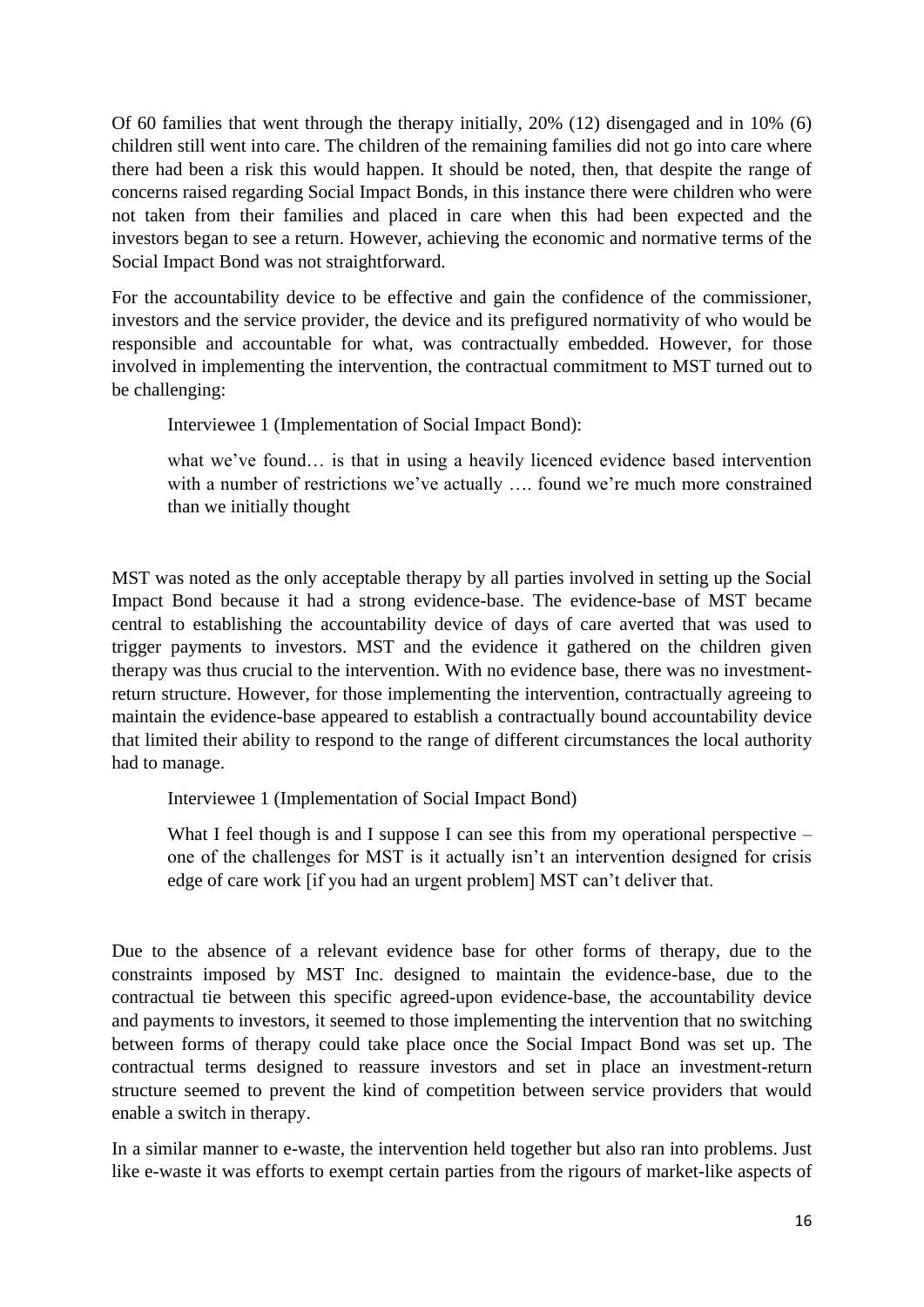the intervention that was the source of trouble. In e-waste, BIS anticipated evidence trading would be at cost price, exempting such trading from market-like conditions where parties might seek to set prices, compete over price or use price as a basis for making profit. In this Social Impact Bond, a tightly defined contract was developed in order to satisfy investors worried about the risks they might face in this scheme if they were not exempted from the market-like conditions of investment through which their capital would be placed wholly at stake. Investors were exempted from financial risk by the contract that used the evidence base of the chosen therapy to fix in place MST as the only option, at the same time fixing in place costs for each child and front loading payments to investors from the moment a child entered MST regardless of its suitability or outcomes. In line with the preferred path of development authorised by the UK government Centre for Social Impact Bonds, the collective concern of children at-risk of going into care had been transformed into a cost and then a financial risk that could be redistributed from local government to investors. However, the means to address this collective concern had also been transformed through the contractual commitments to supply a single evidence-based therapy tied to front-loaded payments. The single therapy, MST, appeared to limit the local authority's options for switching. Exempting investors from financial risk also prevented competition among service providers. The front loaded payments transformed the problem of financial risk faced by investors into a payment arrangement in which they might have confidence. Unlike other Social Impact Bonds where investors' capital was entirely at stake, the 'days of care averted' accountability device enabled payments to investors to begin immediately, with the return calculated from a child's entry into MST rather than the therapy's long-term consequences or success. In both e-waste and the Social Impact Bond, market-based interventions into collective concerns also contained market exemptions. Market exemptions seemed to be the focus for trouble.

One focus for trouble was the economic terms of the Social Impact Bond that set out cashable savings for the commissioner that would pay for the intervention and provide returns to investors. As the following interviewee suggests, such cashable savings were not very apparent in this intervention:

Interviewee 1 (Implementation of Social Impact Bond):

Would Essex County Council look at this intervention and say this is saving us money? It probably wouldn't at the moment. It would probably not do that. At the moment it would probably say 'would we buy MST if the SIB [Social Impact Bond] was not here?' which is the key question, is it that important? And the answer is probably not.

This relatively damning assessment was tied to issues we have already noted, such as the complex and time-consuming set up period for the Bond and its associated costs. Further trouble emerged as it became apparent that the therapy had higher costs than initially forecast based on the US experience of using MST.<sup>25</sup> But for Essex County Council these costs were enhanced by a high turnover of staff during the intervention leading to extra recruitment and training costs. These troubles increased as Essex faced what a former UK Treasury advisor who took part in the research called 'a double spend': having to maintain children's services

 $25$  The evidence from which was used to justify its selection in the UK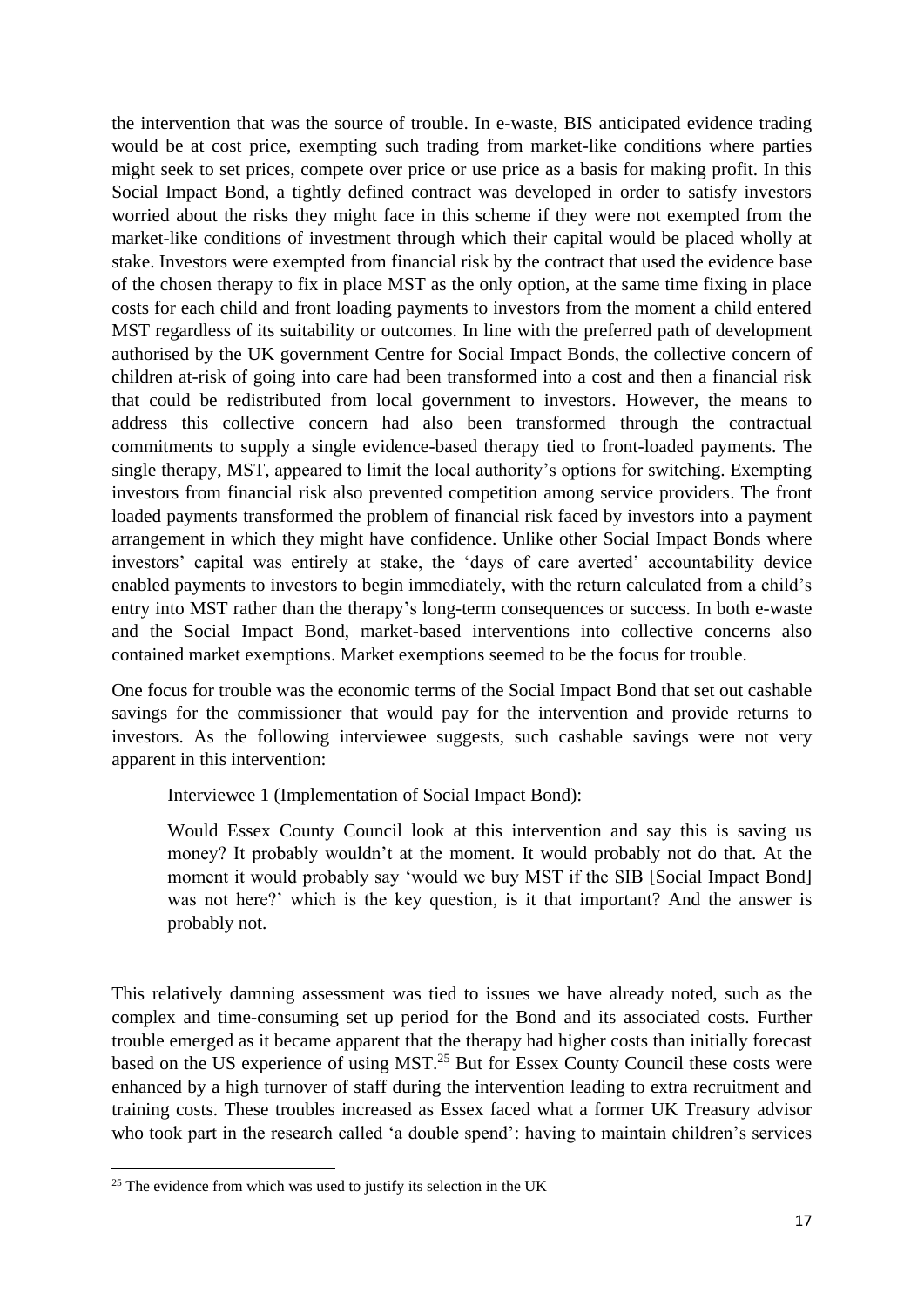for cases where MST was not suitable or failed *and* having to cover the costs of MST through front loaded payments to investors.<sup>26</sup>

In place of a clear demonstration of how to utilise social investment to address collective concerns from which others could learn, came further problems. Anticipated savings turned into costs that then needed to be saved from elsewhere in the County Council budget. Even if the Council wanted to end these arrangements, the contractually agreed accountability device that tied MST and its evidence base to repayments to investors for a fixed time, ensured the endurance of this Social Impact Bond.<sup>27</sup> In this way, both the economic terms in relation to anticipated costs and the expected normative terms of MST providing a suitable basis for helping children at-risk, became problematic. The accountability device of days of care averted that was crucial to putting in place the intervention in the first place, appeared to limit the risks faced by investors and reduce the role played by competition. What was conceived as a market-based intervention, utilising the social investment market and competition among service providers to shift costs away from local government, ended up an expensive exercise in fixed contracting. In the Conclusion, we will turn attention to what these interventions into e-waste and children at-risk can tell us about the difficulties of addressing collective concerns through markets.

## **Conclusion**

**.** 

This study of the difficulties of addressing collective concerns through market-based interventions began with a note of caution from Mirowski (2013) to not buy too swiftly into the notion that 'the market' exists as a singular entity capable of producing its own truth. As a result, we took a detour via recent STS work on market devices, to explore in detail the economic terms on which two market-based intervention into collective concerns were made. Our focus was on electronic waste and children at-risk. However, this produced its own note of caution: that when exploring collective concerns, economic terms are inseparable from normative terms that anticipate such matters as who and what will take responsibility for who and what, held to account by what means. To reflect this cautionary note, we suggested moving from discussing market devices and their economic terms alone to also thinking about accountability devices and their normative terms. Our exploration of e-waste and children at-risk suggests five points for consideration in researching market-based interventions into collective concerns.

First, in exploring market devices utilised in interventions into collective concerns, the precise form that the market is expected to take requires consideration. In our study of ewaste, a form of competition between Producer Compliance Schemes was anticipated as a basis for ensuring an efficient and effective intervention, with evidence trading playing a secondary role as a means to settle any discrepancies in weight of waste that required

 $26$  Days of care averted could be equivalent to a number of different cashable savings. 1. Reducing the immediate food and clothing costs of residential care 2. Reducing the care population enough to reduce staffing costs 3. Reducing the long-term costs associated with a predicted transition from problematic (and costly) childhood to problematic (and costly) adulthood. Only the  $1<sup>st</sup>$  cost was calculated.

 $27$  Further questions raised by interviewees: scale, why the term Bond was used, the appropriate level and type of involvement by investors, the effects of turning children into an investment proposition and the costs of capital.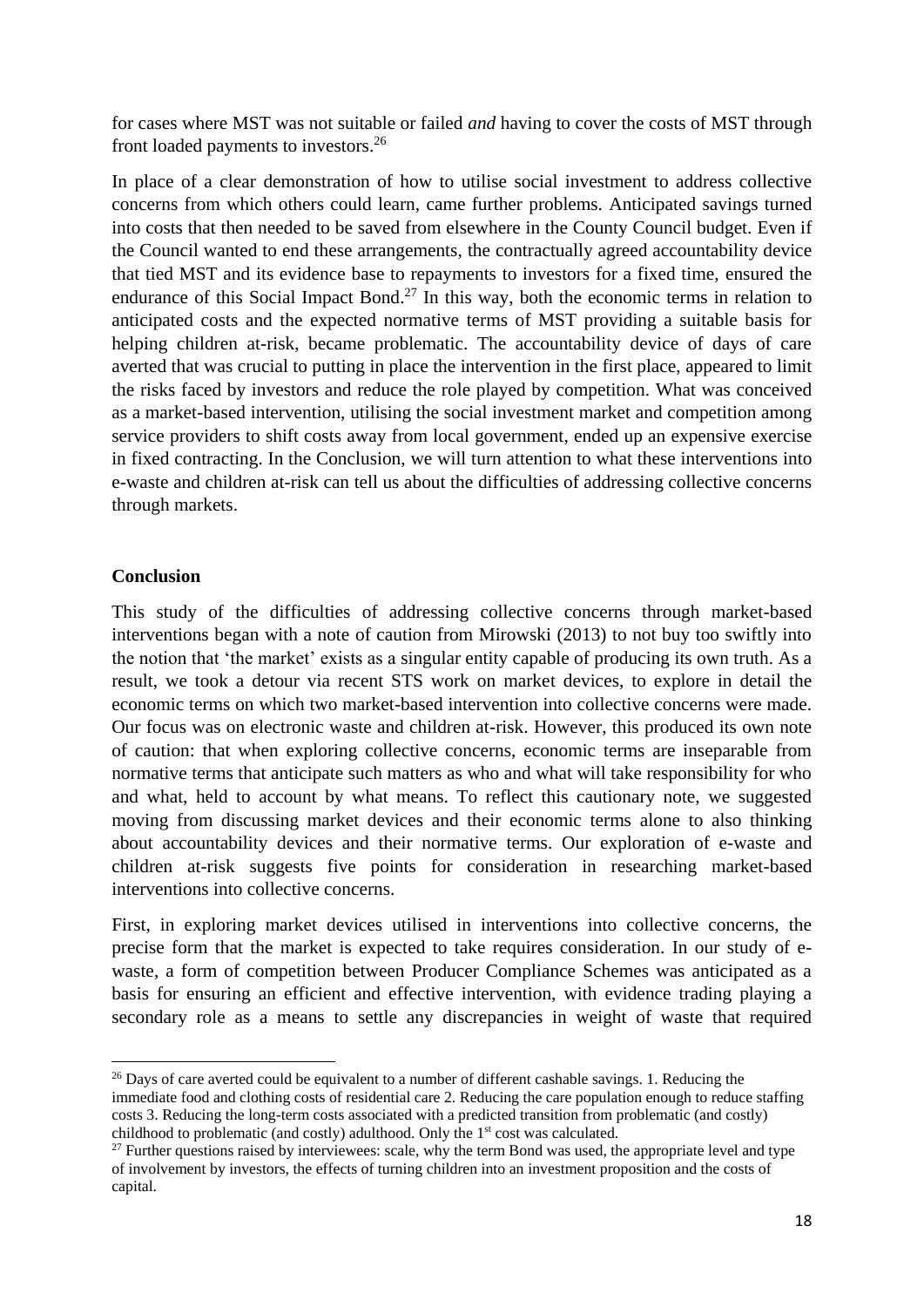processing. By contrast, our study of a Social Impact Bond for children at-risk looked at a market-based intervention built around an investment-return structure in which competition between service providers was expected to play a secondary role. Investment and return was designed as a means to re-distribute what had appeared to be the intractable costs for the state of dealing with such matters as children at-risk, but also homelessness and social care.<sup>28</sup> The precise form of market-like relations that each intervention anticipates requires close study as the form is consequential. It is too reductive to say that the two interventions are solely examples of marketization as if they are the same and anticipate the same methods, problems or consequences. To understand the issues involved, the form of market-like relations at the centre of intervention must be brought to the fore.

Second, and following on from this first point, the form of market-like relations anticipated in each intervention helps give shape to particular sets of economic terms. In e-waste, economic terms focused on weight of waste, cost and payment. These were central to the market-like relations anticipated in the intervention with Producer Compliance Schemes competing to sign up producers on the basis of the cost and quality of the service they provided. In children at-risk, by contrast, the economic terms involved costs of care, amounts to be invested, cashable savings and the anticipated returns to be achieved. Again these terms were important: re-distributing costs and bringing in an investment-return structure were the purpose of the intervention. In order to make sense of the problems experienced in using markets to address collective concerns, these economic terms are crucial and must be investigated because they establish expectations for how the market-like relations will be given shape and, in moments of breakdown, point to what has gone wrong.

Third, our suggestion has been that the economic terms analytically foregrounded by adopting work on market devices with its focus on calculative spaces and rules, are in practice inseparable from normative terms of intervention. Collective concerns, we suggest, are often fraught with moral questions over who ought to do what, who and what ought to be responsible, with interventions often said to be required immediately and with conclusive effect. In e-waste, we noted normative terms involving who was responsible for what aspect of waste, who should produce evidence of waste, what should happen to that evidence and how evidence could be used to assess the viability of the intervention. In children at-risk, normative terms included how children at-risk should be treated, what should count as a viable target, how evidence of that target and the success of the intervention would be amassed and used. Understanding the normative terms of market-based interventions into collective concerns is crucial, we suggest, for bringing into focus what is at stake and who and what will address the matter at stake.

Fourth, building on this point, we have suggested that accountability devices can be a useful way to augment market devices with a means to make sense of the ways normativity and calculation are combined. In both our cases, reasonably complex interventions were oriented around relatively straightforward accountability devices: weight of waste in tonnes in e-waste and days of care averted in children at-risk. Accountability devices, we argue, are worthy of further attention in making sense of market-based intervention into collective concerns as they appear crucial to the organisation of such interventions, the distributions of

<sup>&</sup>lt;sup>28</sup> These have also recently been the subject of Social Impact Bonds.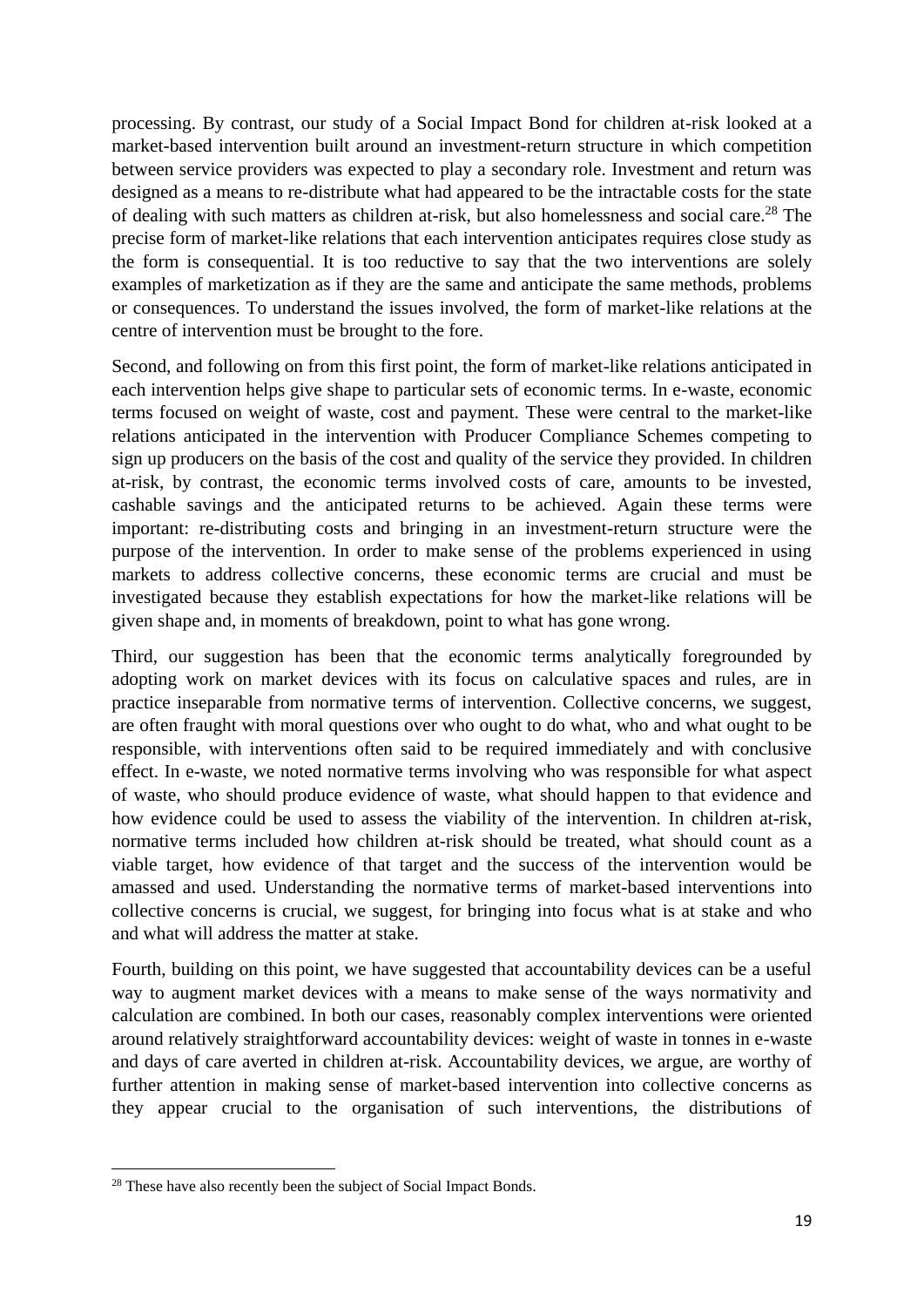responsibility involved, and provide the means through which the intervention and different participants might be assessed.

Fifth, our two examples of e-waste and children at-risk suggest that interventions hold no guarantee that they will run as anticipated by all participants. Close study of the potential messiness of outcomes is required in order to make sense of what happens to the market-like relations anticipated in the design of interventions. In both our examples, pushing market-like relations to the fore through specific economic and normative terms also involved introducing market exemptions. These were problematic in two different ways. In e-waste, it was anticipated by BIS that evidence trading would be exempt from market-like relations and evidence exchanged, instead, at cost price. In practice two Producer Compliance Schemes sought to extract profit from such trading, resulting in the system for a time grinding to a halt. In children at-risk, lengthy contract negotiations produced an arrangement that exempted investors from financial risk and as a result exempted the service provider from competition, fixing in place MST as the only intervention, fixing in place investors' costs and, through front loaded payments, ensuring investors received swift returns. This seemed problematic as the commissioner faced rising costs and uncertainty regarding the broad suitability of the therapy being provided, but could not switch. This suggests that exemptions from market-like relations in interventions that seek to address collective concerns require further study: in our examples, it was the exemptions that prompted further efforts to redefine collective concerns.

## **References**

Barman, E. (2015). Of Principle and Principal: Value Plurality in the Market of Impact Investing. *Valuation Studies* 3(1): 9–44.

Brown, W. (2015) *Undoing the Demos: Neoliberalism's Stealth Revolution*. NY, USA: Zone Books.

Bryan, D. and Rafferty, M. (2014) Financial Derivatives as Social Policy Beyond Crisis. *Sociology* 48(5): 887-903.

Callon, M. (1998). *The Laws of the Market*. Oxford: Blackwells

Callon M. (2009). Civilizing markets: Carbon trading between in vitro and in vivo experiments. *Accounting, Organizations and Society* 34 (3-4): 535-548.

Callon, M. (2015) Revisiting Marketization: From interface-markets to market agencements. *Consumption Markets and Culture* (online first, August).

Callon, M., Lascoumes, P. and Barthe. Y. (2009). *Acting in an Uncertain World: An Essay on Technical Democracy*. Boston, USA: MIT.

Callon, M., Millo, Y. and Muniesa, F. (2007). *Market Devices.* Oxford: Blackwells.

Callon, M and Muniesa, F. (2007) Markets as Calculative Collective Devices. *Organization Studies* 26(8): 1229–1250.

CEI (2005), Mandated Recycling of Electronics: Creating a Mountain Out of a Landfill, <http://www.cei.org/gencon/005,04527.cfm>(accessed December 22<sup>nd</sup>, 2015).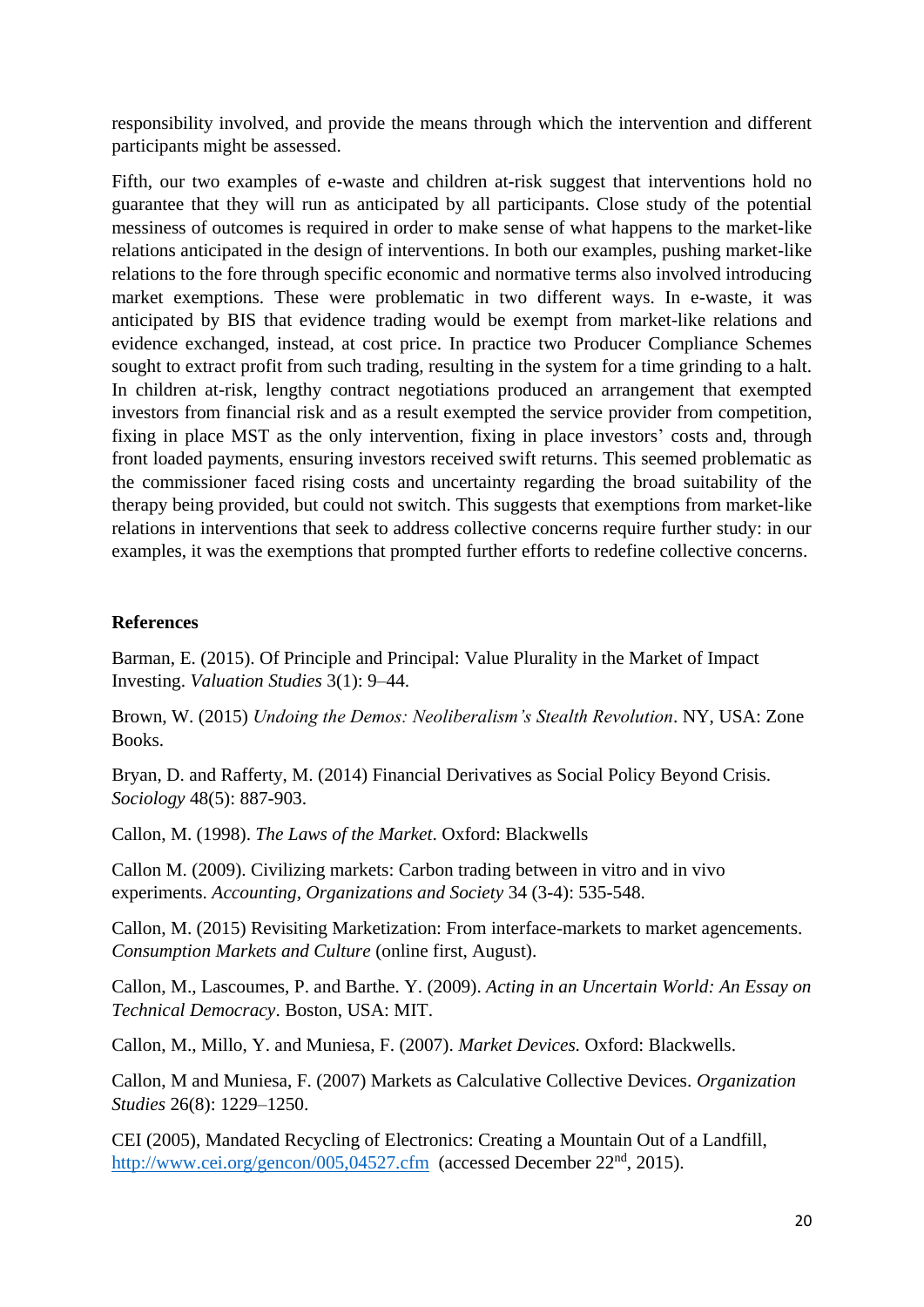Chubb, J. and Watermeyer, R. (2016) Artifice or integrity in the marketization of research impact? *Studies in Higher Education* 42(12): 2360-2372.

Cochoy, F. (2010) Reconnecting Marketing to 'Market-Things' in Araujo, L. finch, J. and Kjellberg, H. (eds) Reconnecting Marketing to Markets, Oxford: Oxford University Press, pp. 29-49.

Cooper, C., Graham, C. and Himick, D. (2014). Social Impact Bonds: Can private finance rescue public programmes? Available from: [http://criticalperspectivesonaccounting.com/wp](http://criticalperspectivesonaccounting.com/wp-content/uploads/2014/07/paper-cpa-204.pdf)[content/uploads/2014/07/paper-cpa-204.pdf](http://criticalperspectivesonaccounting.com/wp-content/uploads/2014/07/paper-cpa-204.pdf) (accessed December, 22nd, 2015).

Dowling, E. and Harvie, D. (2014) Harnessing the Social: State, Crisis and (Big) Society. *Sociology*. 48(5): 869-86.

Fox, C., and Albertson, K. (2011). Payment by results and social impact bonds in the criminal justice sector: New challenges for the concept of evidence-based policy? *Criminology & Criminal Justice* 11(5): 395-413.

Gabrys, J. (2011) Digital Rubbish: A Natural History of Electronics. Ann Arbor, MI, USA: University of Michigan Press.

Geiger, S., Harrison, D., Kjellberg, H. and Mallard, A. (2014) Concerned Markets. Cheltenham, UK: Edward Elgar Publishing.

Greenpeace (2008). Eliminate Toxic Chemicals, <http://www.greenpeace.org/international/campaigns/toxics/electronics> (accessed December,  $22<sup>nd</sup>$ , 2015).

Guardian (2002). The E-Waste Land, <http://www.guardian.co.uk/weekend/story/0,849530,00.html> (accessed December, 22<sup>nd</sup>, 2015).

Kama, K. (2014) On the borders of the market: EU emissions trading, energy security, and the technopolitics of 'carbon leakage'. Geoforum 51: 202-12.

Kirby, P. and Lora-Wainwright, A. (2015) Material Geographies and Marginal Conversions: Exploring the Transborder E-waste Trade. *Area* 47(1): 4-6.

The Lottery Fund Commissioning Better Outcomes report (2014) Social Impact Bonds: The State of Play, available from: [https://www.biglotteryfund.org.uk/global](https://www.biglotteryfund.org.uk/global-content/programmes/england/commissioning-better-outcomes-and-social-outcomes-fund)[content/programmes/england/commissioning-better-outcomes-and-social-outcomes-fund](https://www.biglotteryfund.org.uk/global-content/programmes/england/commissioning-better-outcomes-and-social-outcomes-fund) (accessed  $26<sup>th</sup>$  November, 2015)

Laurent, B. (2015) The Politics of European Agencements. Environmental Politics 24(1): 138-155

Law, J. (1994) *Organizing Modernity*. Oxford: Blackwell.

Law, J. (1996). Organizing accountabilities: ontology and the mode of accounting. In Munro, R. and Mouritsen, J. (Eds.) *Accountability: Power, Ethos & Technologies of Managing*, (pp. 283-306) London: International Thomson Business Press.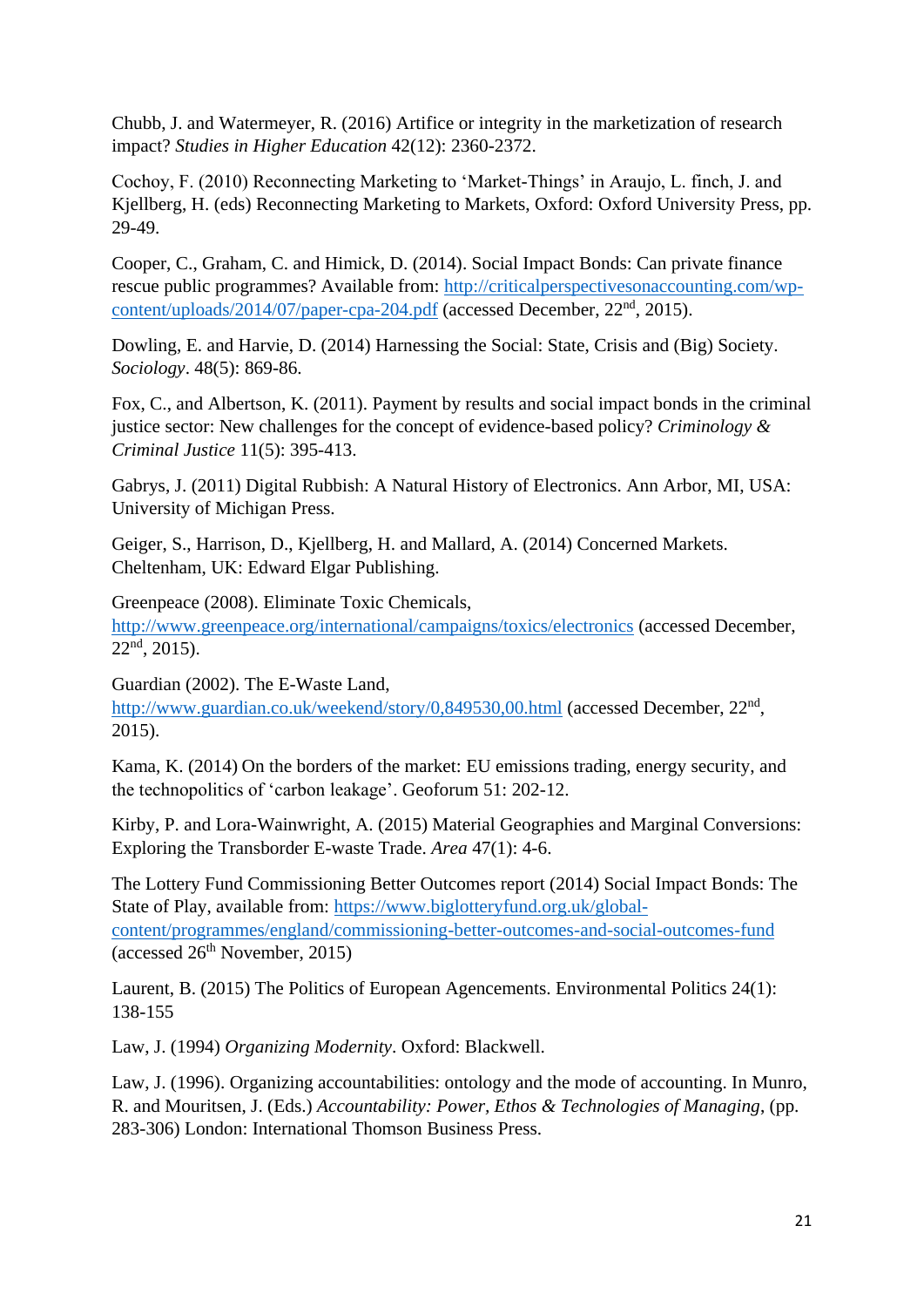MacKenzie, D. (2009) Making Things the Same. *Accounting, Organizations and Society* 34(3-4): 440-455

MacKenzie, D., Muniesa, F., and Siu, L. (Eds.) (2007). *Do Economists Make Markets? On the Performativity of Economics*. Oxford: Princeton University Press.

Marres, N. (2011). The costs of public involvement Everyday devices of carbon accounting and the materialization of participation. *Economy and Society* 40(4): 510-533

Marres, N. (2012). *Material Participation*. London: Palgrave-MacMillan.

Mirowski, P. (2013). *Never Let a Serious Crisis go to Waste*. London: Verso.

Mitchell, T. (2002). *Rule of Experts*. London: University of California Press.

Mitropoulos, A. and Bryan, D. (2013) Social Benefit Bonds: Financial Markets Inside the State, in Meagher, G. and Goodwin, S. (eds) Markets, Rights and Power in Australian Social Policy. Sydney: Sydney University Press, pp. 153-68.

Mulgen, G., Reeder, N., Aylott, M. and Bo'sher, L. (2011). The Opportunity and Challenge of Social Impact Bonds. Available from: [http://youngfoundation.org/publications/social](http://youngfoundation.org/publications/social-impact-investment-the-opportunity-and-challenge-of-social-impact-bonds/)[impact-investment-the-opportunity-and-challenge-of-social-impact-bonds/](http://youngfoundation.org/publications/social-impact-investment-the-opportunity-and-challenge-of-social-impact-bonds/) (Accessed December, 22<sup>nd</sup>, 2015).

Muniesa, F., Millo, Y. and Callon, M. (2007) An Introduction to Market Devices. Sociological Review 55(2): 1-12.

Munro, R. (1996). Alignment and Identity Work: the Study of Accounts and Accountability. In Munro, R. and Mouritsen, J. (Eds.) *Accountability* (pp. 1-19). London: International Thomson Business Press.

Munro, R. (2001). Calling for Accounts: Numbers, Monsters and Membership. *Sociological Review* 49(4): 473-94.

Munro, R. (2004). Punctualizing Identity: Time and the Demanding Relation. *Sociology* 38: 293-311.

OECD (2015). Social Impact Investment: building the evidence base, available from: <http://www.oecd.org/sti/ind/social-impact-investment.htm> (accessed 26th November, 2015)

Oxfam (2013). Development Impact Bonds and Impact Investing – Genuine impact or snake oil? Available from: [https://oxfamblogs.org/fp2p/development-impact-bonds-and-impact](https://oxfamblogs.org/fp2p/development-impact-bonds-and-impact-investing-genuine-impact-or-snake-oil/)[investing-genuine-impact-or-snake-oil/](https://oxfamblogs.org/fp2p/development-impact-bonds-and-impact-investing-genuine-impact-or-snake-oil/) (Accessed December, 22<sup>nd</sup>, 2015).

Peck, J. (2010) *Constructions of Neoliberal Reason*. Oxford: Oxford University Press.

Power, M. (1999) *Audit Society*. Oxford: Oxford University Press.

PIRU (2015). An Evaluation of Social Impact Bonds in Health and social Care, available from:

[http://www.piru.ac.uk/assets/files/Trailblazer%20SIBs%20interim%20report%20March%202](http://www.piru.ac.uk/assets/files/Trailblazer%20SIBs%20interim%20report%20March%202015,%20for%20publication%20on%20PIRU%20siteapril%20amendedpdf11may.pdf) [015,%20for%20publication%20on%20PIRU%20siteapril%20amendedpdf11may.pdf](http://www.piru.ac.uk/assets/files/Trailblazer%20SIBs%20interim%20report%20March%202015,%20for%20publication%20on%20PIRU%20siteapril%20amendedpdf11may.pdf) (accessed  $26<sup>th</sup>$  November, 2015)